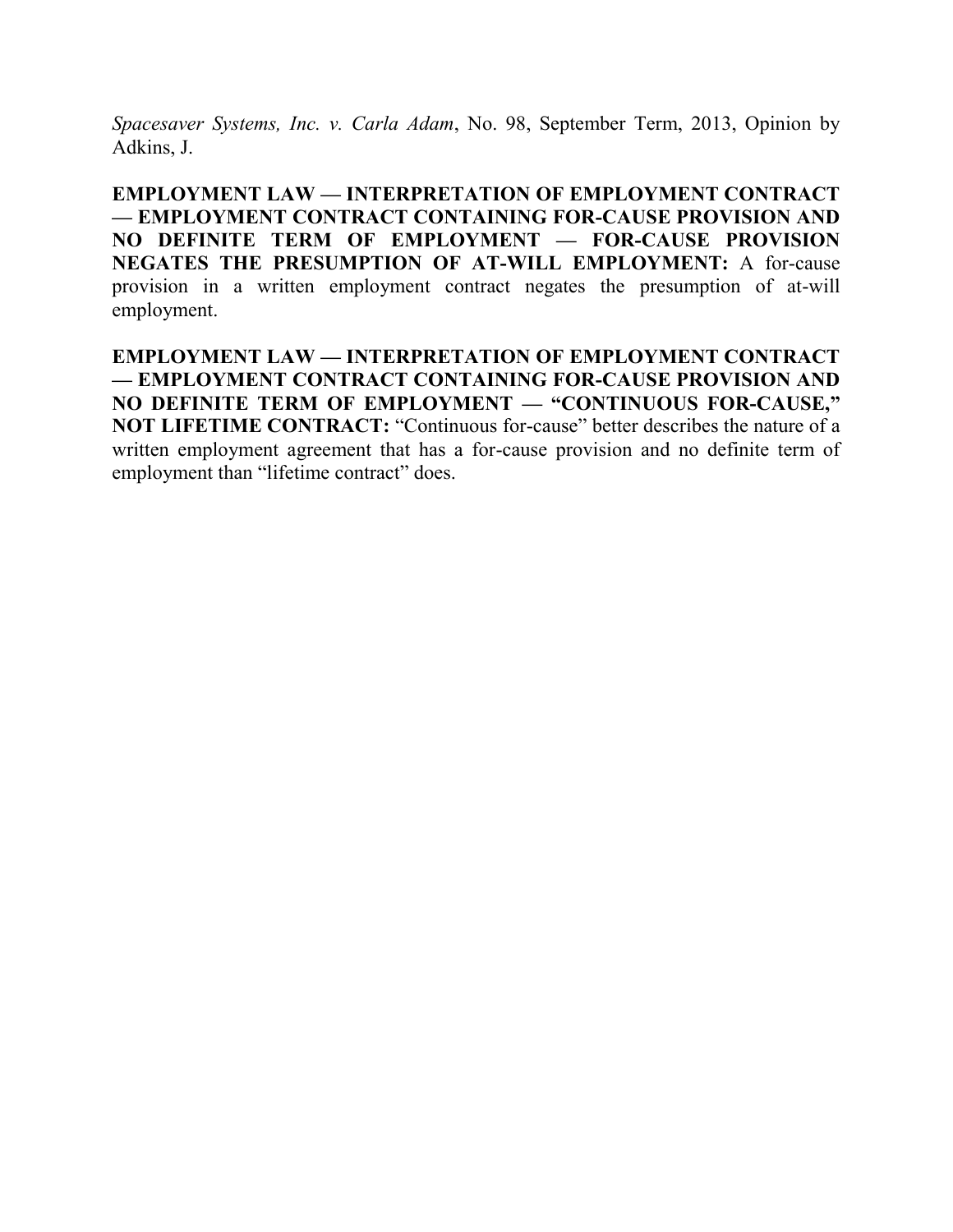Circuit Court for Montgomery County Case No. 330005-V Argued: June 5, 2014

# IN THE COURT OF APPEALS

### OF MARYLAND

No. 98

 $\overline{a}$ 

 $\overline{a}$ 

 $\overline{a}$ 

 $\overline{a}$ 

 $\overline{a}$ 

September Term, 2013

# SPACESAVER SYSTEMS, INC.

v.

CARLA ADAM

Barbera, C.J. Harrell Battaglia Greene Adkins McDonald Rodowsky, Lawrence F., Retired, Specially Assigned,

JJ.

Opinion by Adkins, J.

Filed: August 27, 2014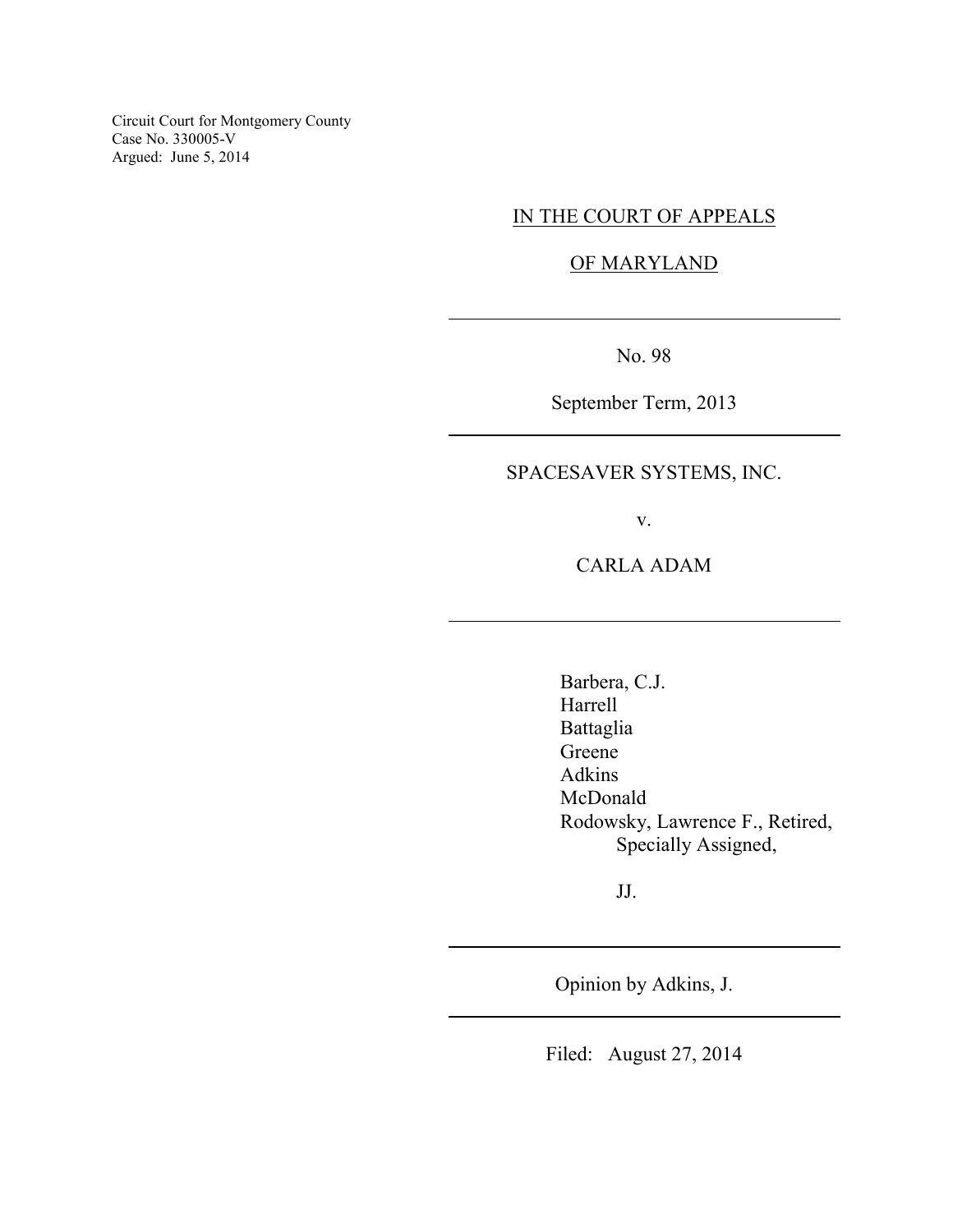Oil and water naturally resist each other. No matter how much one tries, the two cannot be mixed together successfully. As this case demonstrates, the same is often true of family and business. Following a dispute between sibling business partners, we are asked to re-examine the contours of the firmly established doctrine of at-will employment. We do so in order to determine if a written contract containing a for-cause provision, but no definite term of employment, exists as an at-will contract, a lifetime contract, or something else.

#### **FACTS AND LEGAL PROCEEDINGS**

Petitioner, Spacesaver Systems, Inc. ("SSI"), was incorporated in the District of Columbia in 1973 by Jack and Alyce Schmidt. SSI sells and installs mobile storage equipment, including tracked shelving systems, to businesses and governmental organizations with large storage needs. In the 1990's, the Schmidts began transferring ownership of the business to their three children: Carla Adam ("Respondent"), Amy Hamilton ("Hamilton"), and David Craig ("Craig"). As the Schmidts eased out of the business and moved to Florida, the three siblings assumed greater responsibility in the company.

In 2006, Adam and Hamilton became concerned that Craig was stealing from SSI. Hamilton, Respondent, Albert Ellentuck (SSI's corporate attorney), and Erik Kloster (SSI's corporate accountant) met to discuss Craig's affiliation with SSI. As a result of this meeting, Ellentuck revised the siblings' employment agreements, which subsequently contained a provision for termination for cause. This provision appeared as follows: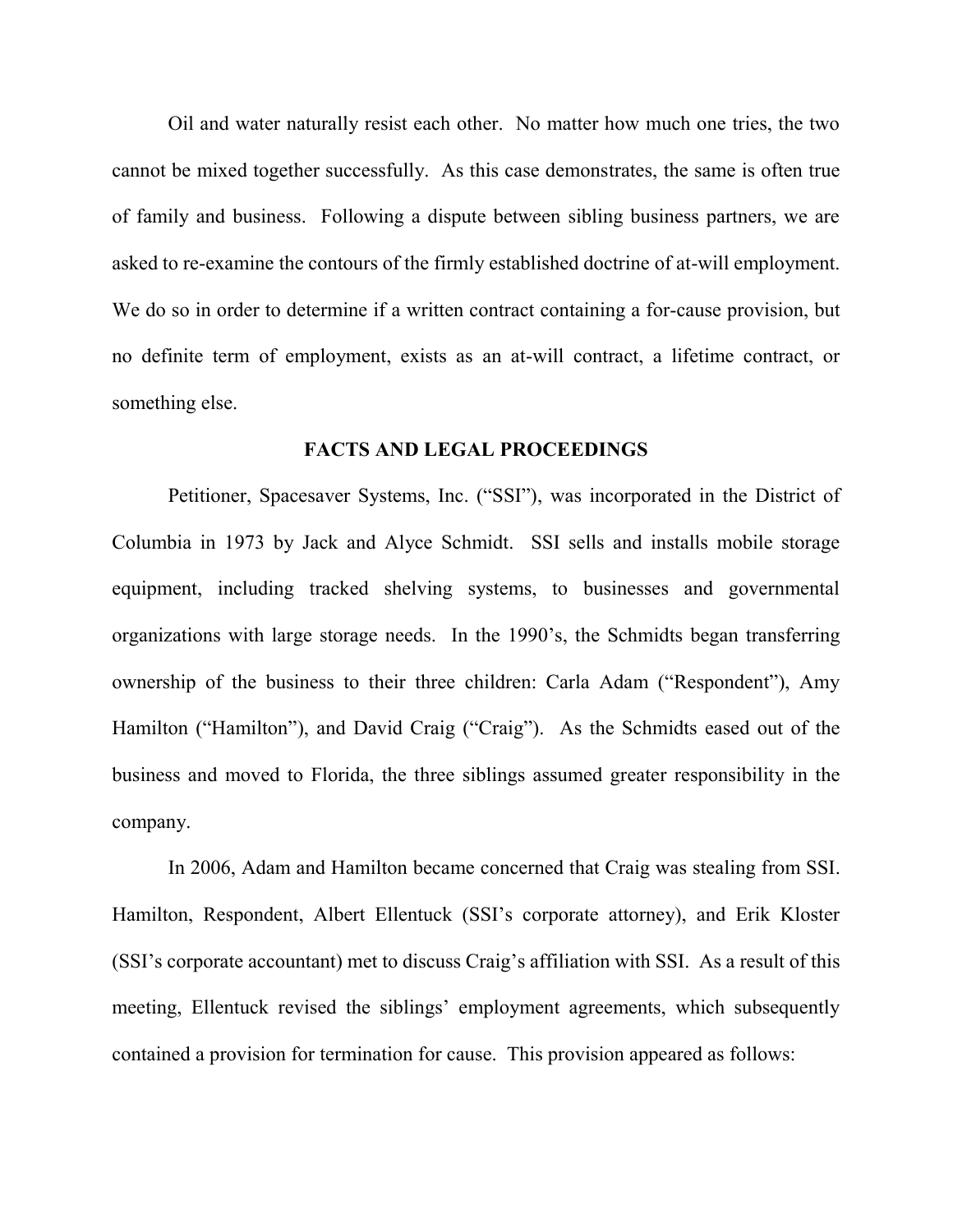4.2 Termination by the Company For Cause. The Company may, at any time and without notice, terminate the Employee for "cause". Termination by the Company of the Employee for "cause" shall include but not be limited to termination based on any of the following grounds: (a) insubordination or refusal to perform duties of employee's position as directed by the President of Company and affirmed by a majority vote of the Directors; (b) fraud, misappropriation, embezzlement or acts of similar dishonesty; (c) conviction of a felony involving moral turpitude; (d) illegal use of drugs or excessive use of alcohol in the workplace; (e) intentional and willful misconduct that may subject the Company to criminal or civil liability; (f) breach of the Employee's duty of loyalty, including the diversion or usurpation of corporate opportunities properly belonging to the Company; (g) willful disregard of Company policies and procedures; (h) material breach of any of the terms herein; and (i) material nonperformance or negligence in Employee's performance of her duties.

Adam's Executive Employment Agreement (the "Employment Agreement") references a

"term of this Employment Agreement," but the parties failed to define this term.

Along with the revised employment agreements, Ellentuck drafted a Stock Purchase Agreement so that if an employee were terminated from SSI, she could be compelled to sell her stock to the other shareholders. Articles 3 and 5 of the Stock Purchase Agreement provide that SSI will redeem the stock in the event of disability or death of a shareholder. Article 4 provides that shareholders can be forced to sell their shares if they engage in "Prohibited Acts." These "Prohibited Acts" generally mirror the for-cause provisions listed in the Employment Agreement.<sup>1</sup>

<sup>&</sup>lt;sup>1</sup> There are two differences between the "Prohibited Acts" and for-cause provisions. First, the for-cause provision in the Employment Agreement allows dismissal for "insubordination or refusal to perform duties of employee's position as directed by the President of Company and affirmed by a majority vote of the Directors." The Stock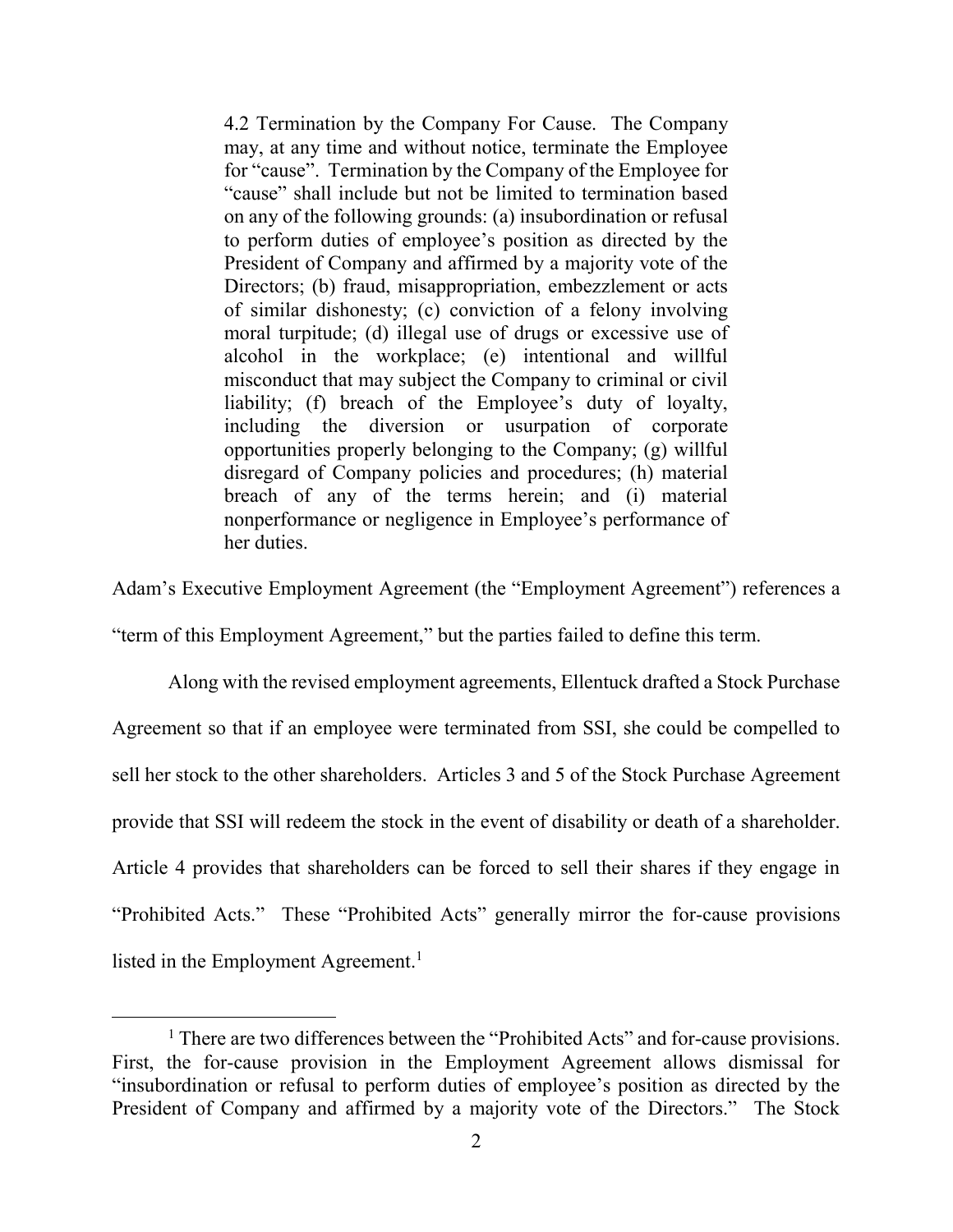On October 19, 2006, Adam, Craig, and Hamilton each signed the individual executive employment agreements and stock purchase agreements drafted by Ellentuck. Shortly after the employment agreements were executed, Craig resigned as President and Director of SSI. Pursuant to Adam's Stock Purchase Agreement, Craig's stock was sold equally to Adam and Hamilton, who consequently each held a 50% interest in SSI.

Despite Craig's departure, sibling harmony did not last long, as Hamilton and Adam began to have disputes about their respective job responsibilities and compensation. According to Hamilton, Adam's sales performance was "not very good." Consequently, Adam was removed from the sales force.

On May 28, 2009, Hamilton wrote Adam expressing her intent to acquire Adam's SSI stock, and concluding that Adam's employment was terminated. The conflict reached its apex when, on January 28, 2010, SSI sent Adam a letter terminating her employment. In response, Adam filed a Complaint on April 9, 2010 against SSI and Hamilton in the Circuit Court for Montgomery County. On July 30, 2010, Adam filed an Amended Complaint, which alleged that she was terminated without cause in violation of her Employment Agreement.

Adam filed a Motion for Partial Summary Judgment, contending that the Employment Agreement established that she could only be terminated for cause. SSI filed an Opposition to Motion for Partial Summary Judgment and Cross-Motion for Summary

Purchase Agreement contains no analogous provision. Second, the Stock Purchase Agreement includes as a Prohibited Act "termination for whatever reason of said Shareholder's employment with the Corporation." The Employment Agreement contains no analogous provision.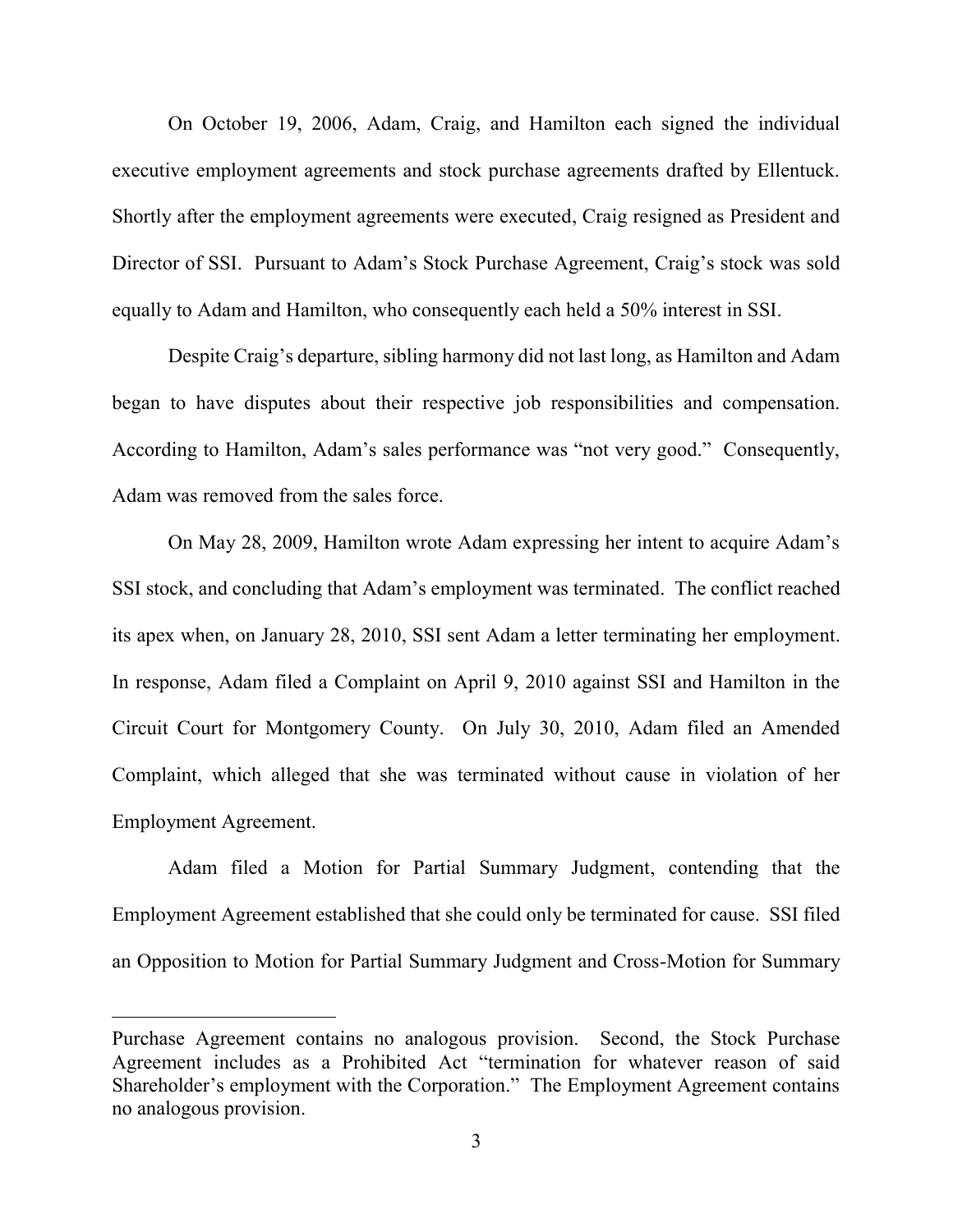Judgment, denying that the Employment Agreement guaranteed Adam lifetime employment and asserting that even if the Employment Agreement were so construed, Adam had failed to give "additional consideration" for a lifetime contract.

Following a hearing, the motions court denied both motions for summary judgment on August 19, 2011. The hearing judge found the contract ambiguous, ruling that "extraneous evidence of what the parties intended may be admitted to assist the court in determining the agreement of the parties." After three days of testimony, the trial court ultimately concluded that the Employment Agreement transformed what had previously been an "at-will relationship" to a "lifetime contract," such that Adam could only be terminated for cause, death, or disability. Crucial to the trial court's analysis was that the for-cause provision would be rendered superfluous if the Employment Agreement were construed as at-will. The trial judge rhetorically asked, "why in the world would you have to worry about [cause] if you had an at-will contract?" The trial judge found a breach of the Employment Agreement, and awarded Adam \$255,868.20, representing lost salary and commission.

SSI appealed to the Court of Special Appeals, asserting that the trial court erred in concluding that the Employment Agreement was not an at-will contract, but rather a forcause lifetime contract. *Spacesaver Sys., Inc. v. Adam*, 212 Md. App. 422, 69 A.3d 494 (2013). On June 27, 2013, the Court of Special Appeals partially affirmed and partially reversed the trial court's interpretation of the contract, holding that the contract's plain language created a "continuous contract terminable for-cause," which obviated the need for special consideration. *Id*. at 447, 69 A.3d at 510.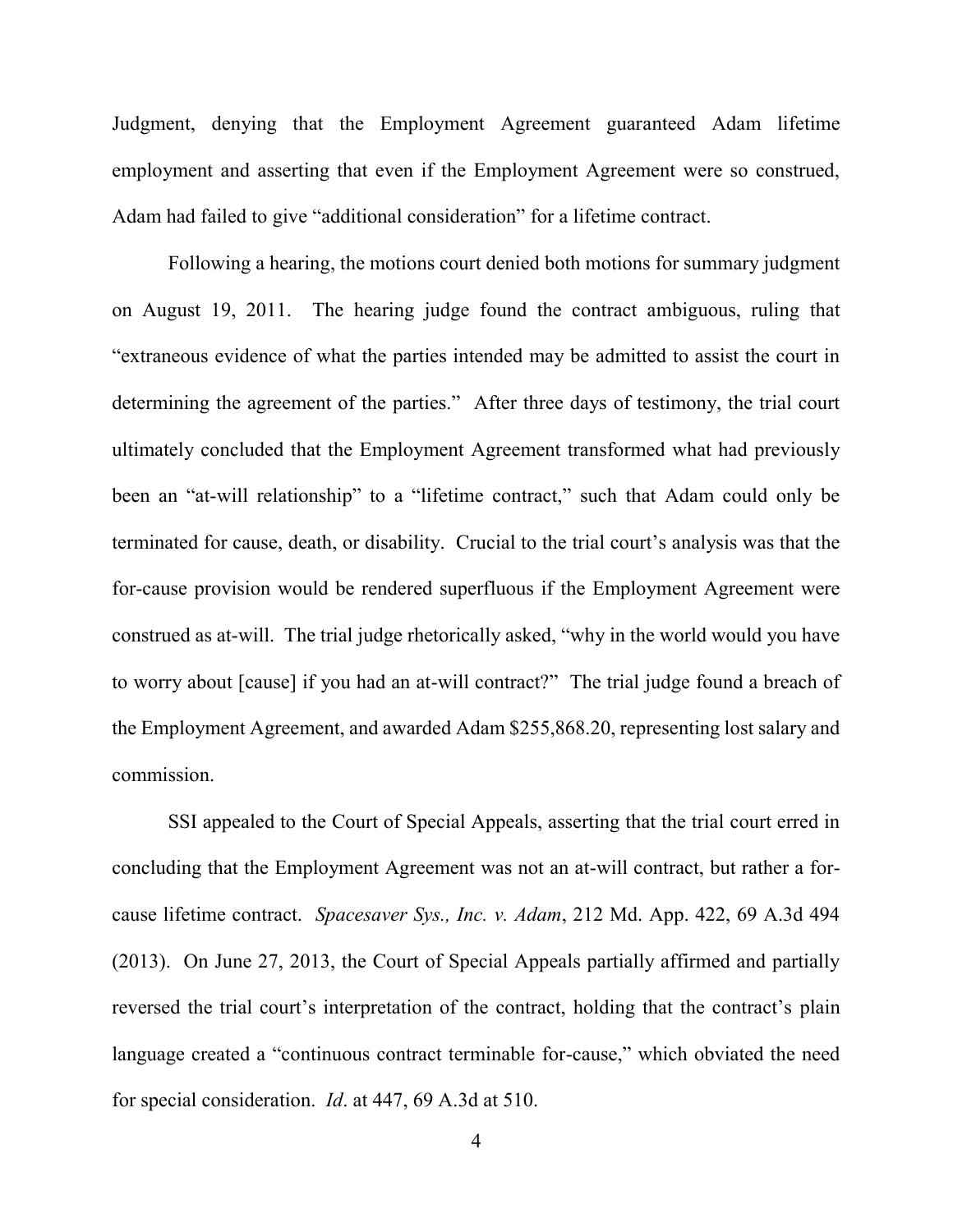SSI petitioned for writ of certiorari, which this Court granted on October 18, 2013

to answer the following questions:<sup>2</sup>

1. Is there any difference between lifetime and "continuous for-cause" contracts?

2. Did the Court of Special Appeals err in applying dicta from *Towson University v. Conte*, 384 Md. 68, 862 A.2d 941 (2004), which suggests that a "just cause" provision transforms at-will employment into lifetime employment terminable only for cause?

3. Does the presence of a for-cause provision, which does not state employment is terminable only for cause, transform atwill employment to lifetime employment terminable only for cause?

As to the second question, we affirm the judgment of the Court of Special Appeals.

The first and third questions we shall answer in the course of explaining why this written

employment contract is distinct from the alleged "lifetime employment contracts" that we

have historically held to be unenforceable.

 $\overline{a}$ 

## **STANDARD OF REVIEW**

"The interpretation of a contract, including the determination of whether a contract is ambiguous, is a question of law, subject to *de novo* review." *Towson Univ. v. Conte*, 384 Md. 68, 78, 862 A.2d 941, 946 (2004) (quoting *Sy-Lene v. Starwood*, 376 Md. 157, 163, 829 A.2d 540, 544 (2003)). Maryland law dictates the objective interpretation of contracts, which provides for the following:

> [A court is to] determine from the language of the agreement itself what a reasonable person in the position of the parties

<sup>&</sup>lt;sup>2</sup> For the sake of brevity, we shortened the questions from how they were presented in the briefs, retaining their essence.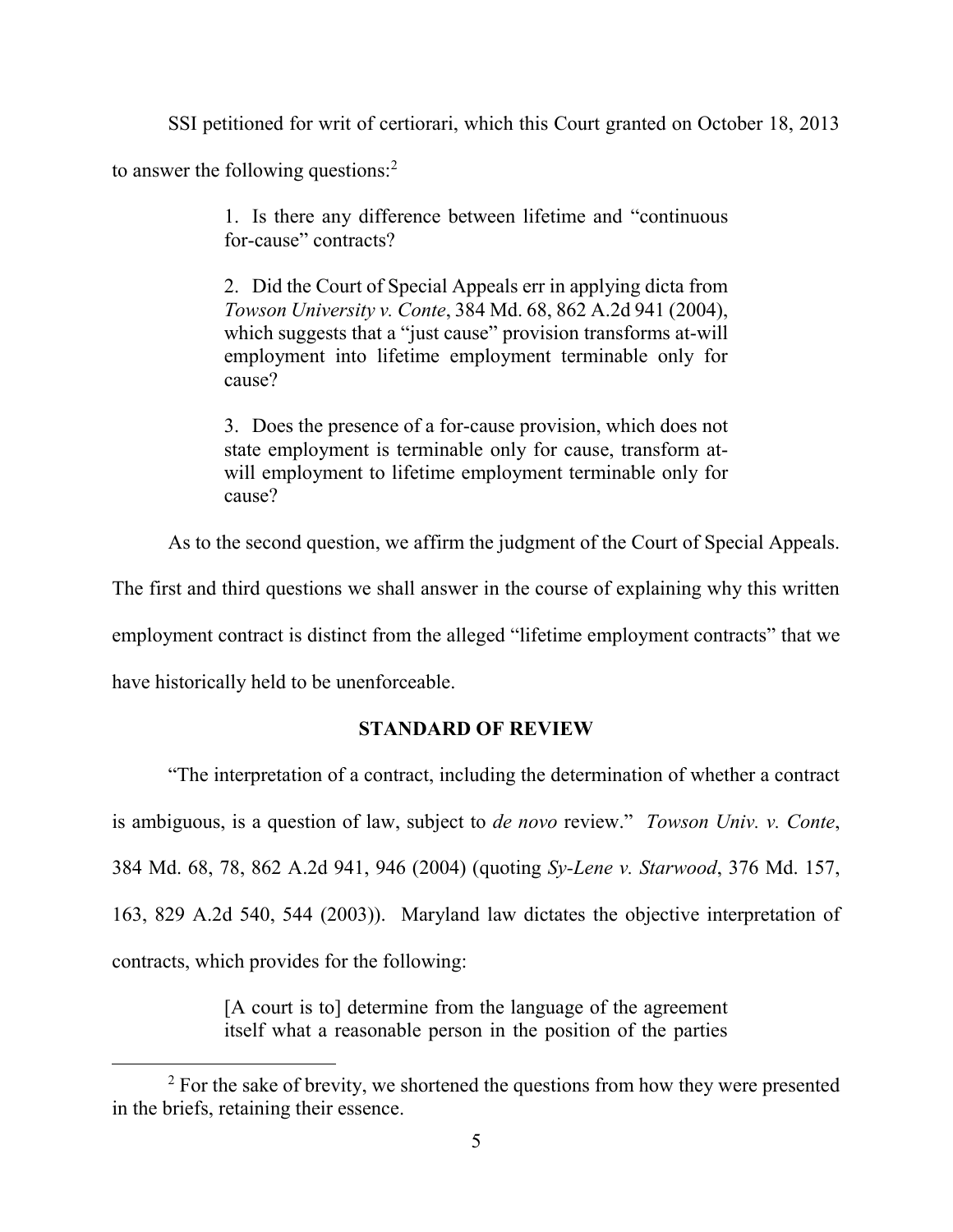would have meant at the time it was effectuated. In addition, when the language of the contract is plain and unambiguous there is no room for construction, and a court must presume that the parties meant what they expressed. In these circumstances, the true test of what is meant is not what the parties to the contract intended it to mean, but what a reasonable person in the position of the parties would have thought it meant. Consequently, the clear and unambiguous language of an agreement will not give away to what the parties thought that the agreement meant or intended it to mean.

*Gen. Motors Acceptance Corp. v. Daniels*, 303 Md. 254, 261, 492 A.2d 1306, 1310 (1985).

In determining whether a contract is ambiguous, a court may consider "the character of the contract, its purpose, and the facts and circumstances of the parties at the time of execution[.]" *Calomiris v. Woods*, 353 Md. 425, 436, 727 A.2d 358, 363 (1999) (quoting *Pac. Indem. v. Interstate Fire & Cas.,* 302 Md. 383, 388, 488 A.2d 486, 488 (1985)) (internal quotation marks omitted). 3

#### **DISCUSSSION**

Petitioner attacks the opinion of the Court of Special Appeals on several grounds. First, Petitioner maintains that when the Employment Agreement is read in conjunction with SSI's Employee Handbook, $4$  it is clear that the contract could be terminated with or without cause. SSI highlights that the Employment Agreement's for-cause provision says

<sup>&</sup>lt;sup>3</sup> "The circumstances for this purpose **include the entire situation**, as it appeared to the parties, and in appropriate cases may include facts known to one party of which the other had reason to know." Restatement (Second) of Contracts § 202 cmt. b (1981) (emphasis added).

<sup>4</sup> SSI's Employee Handbook "provides an overview of [SSI's] personnel policies and benefits." SSI further states that "[w]e expect each employee to read this Employee Handbook carefully; it is a valuable reference for understanding your rights and responsibilities."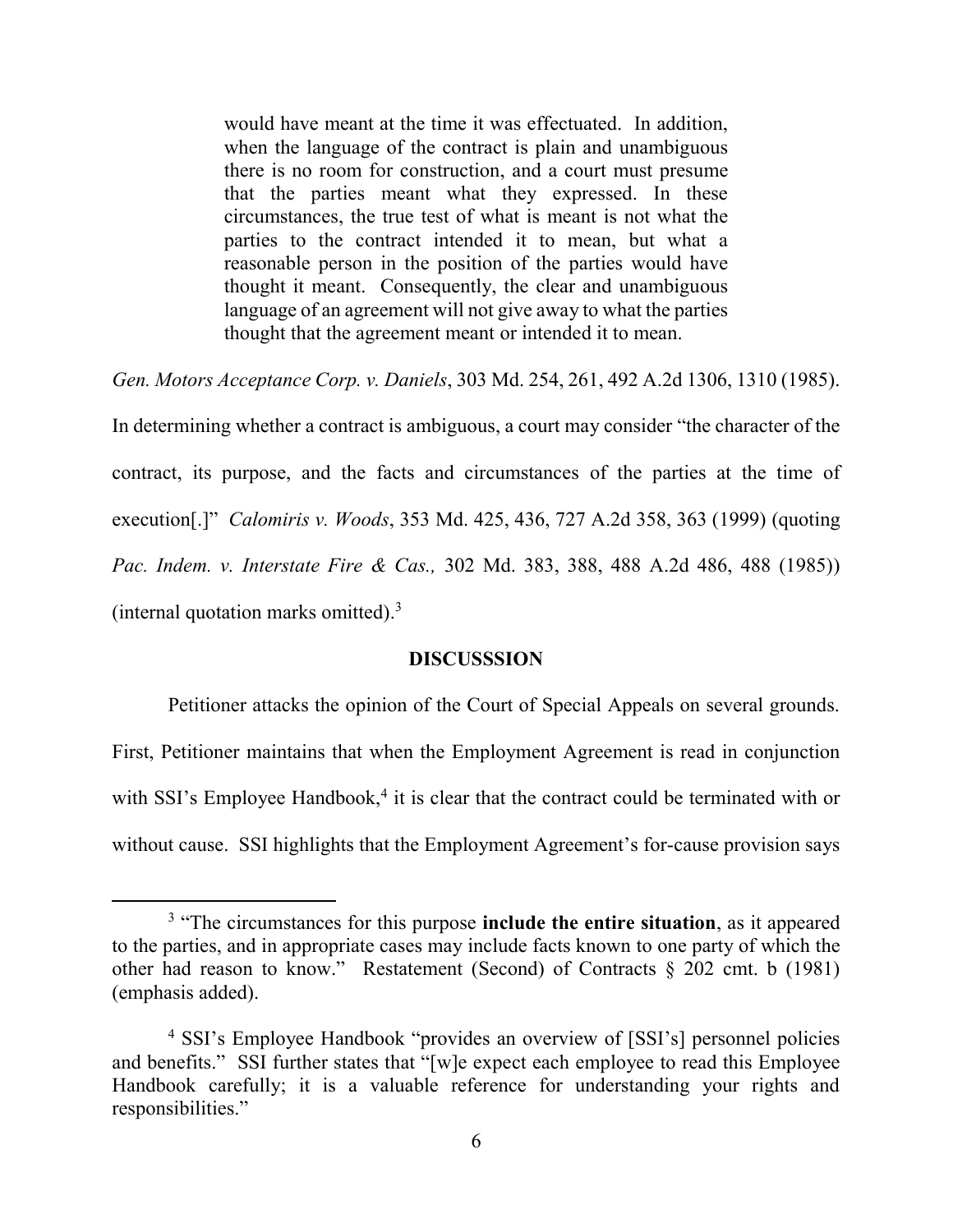that SSI "may" terminate for cause. The provision did not say that Adam can "only" be terminated for cause. Petitioner contends that if the for-cause provision were meant to carry so much weight, it would have authorized termination "only" for cause, which the Employment Agreement did not do.

Petitioner's most significant argument concerns the distinction that the intermediate appellate court drew between "continuous for-cause" and lifetime contracts. In Petitioner's view, there is no distinction between the two. SSI contends that both are terminable by the employer only for cause and terminable by the employee without cause. SSI alleges that the Court of Special Appeals described Adam's employment with the novel moniker of "continuous for-cause" to escape the requirements to establish a lifetime employment contract.

Expanding on this theme, Petitioner leans on the major presumption under Maryland law that an employment relationship is presumptively at-will unless the parties clearly and expressly set forth their agreement that the contract is to last for a specific period of time. In SSI's view, the lower court failed to apply the heightened standard applicable to lifetime contracts, making no finding that SSI's intent to provide lifetime employment was specific, definite, and unequivocal. Moreover, Petitioner argues that Adam failed to provide the "special consideration" required to support such a contract. In sum, Petitioner contends that, instead of addressing the various issues surrounding lifetime employment contracts, the Court of Specials Appeals simply created an "evil twin" and said "it is a for-cause contract that is of continuous duration, but it is not a lifetime contract." *Spacesaver*, 212 Md. App. at 448, 69 A.3d at 510.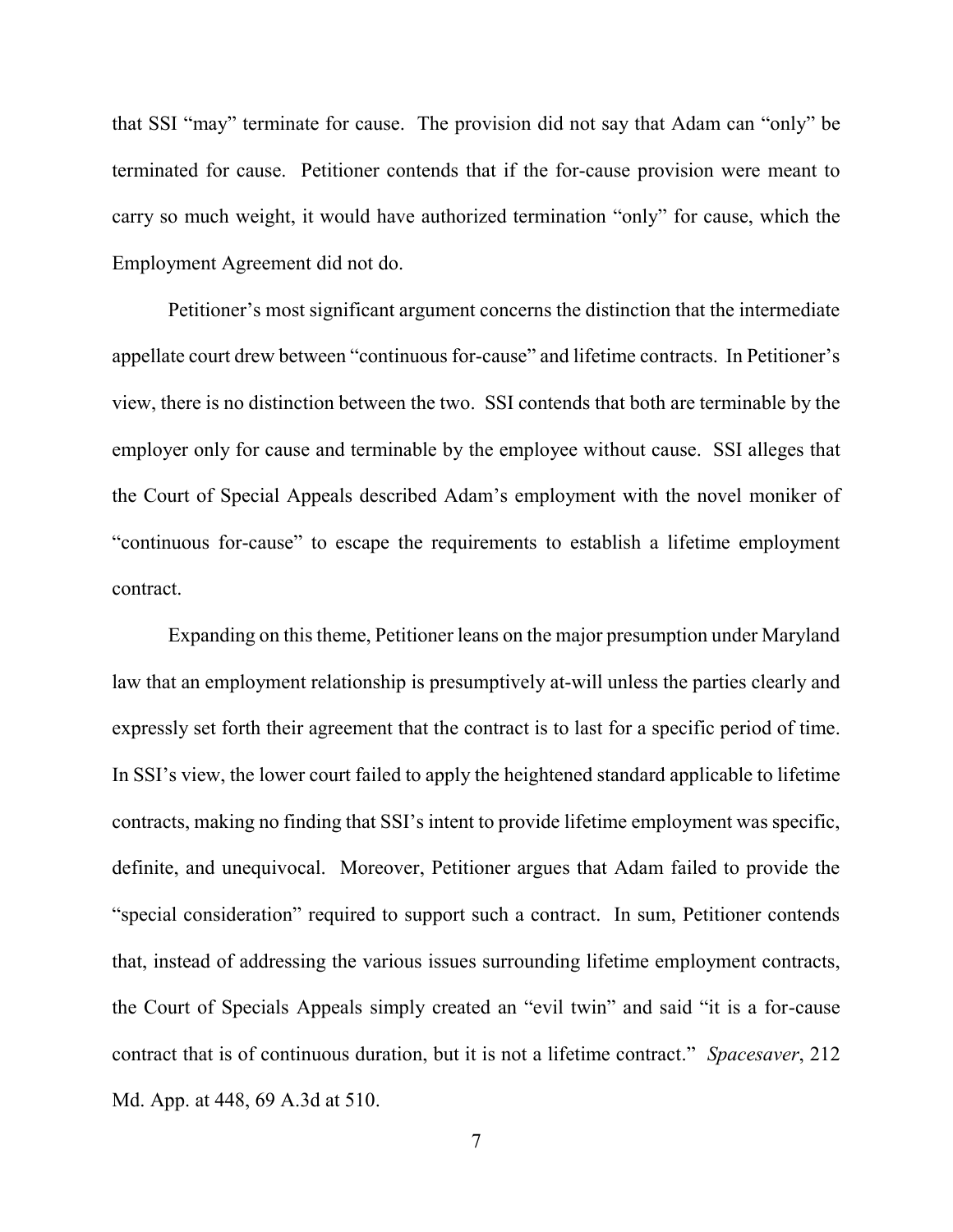Finally, and in a similar vein, Petitioner argues that the Court of Special Appeals ignored a strong precept of Maryland law that the at-will doctrine invariably applies when an employment contract is of an indefinite duration. Specifically, SSI posits that the intermediate appellate court has wrongly elevated dicta to law by holding that under *Conte*, the inclusion of a for-cause provision transforms an at-will contract to a for-cause contract. In SSI's view, this directly contravenes our previous holding in *Suburban Hospital, Inc. v. Dwiggins*, 324 Md. 294, 596 A.2d 1069 (1991) that an employment contract of indefinite duration is employment at-will, even if it states some bases giving the employer cause for termination. In this respect, SSI contends that this holding erodes the doctrine of lifetime employment.

In reply, Respondent urges us to affirm the Court of Special Appeals. Rather than responding directly to each of Petitioner's arguments, Respondent lays out a number of propositions that, in her view, compel the affirmance of the Court of Special Appeals.<sup>5</sup> First, Respondent alleges that the Employment Agreement is not an unambiguous at-will contract. She underscores that two lower courts have rejected the contract as unambiguously at-will based on the rationale that a for-cause provision is inconsistent with

<sup>&</sup>lt;sup>5</sup> In particular, Respondent does not feel that this Court needs to address the distinction between "continuous for-cause" and lifetime contracts. She states, "[b]ecause, however, [she] is asking this Court to affirm that the Employment Agreement is not an atwill contract, this Court need not go farther and decide the proper label for the Employment Agreement."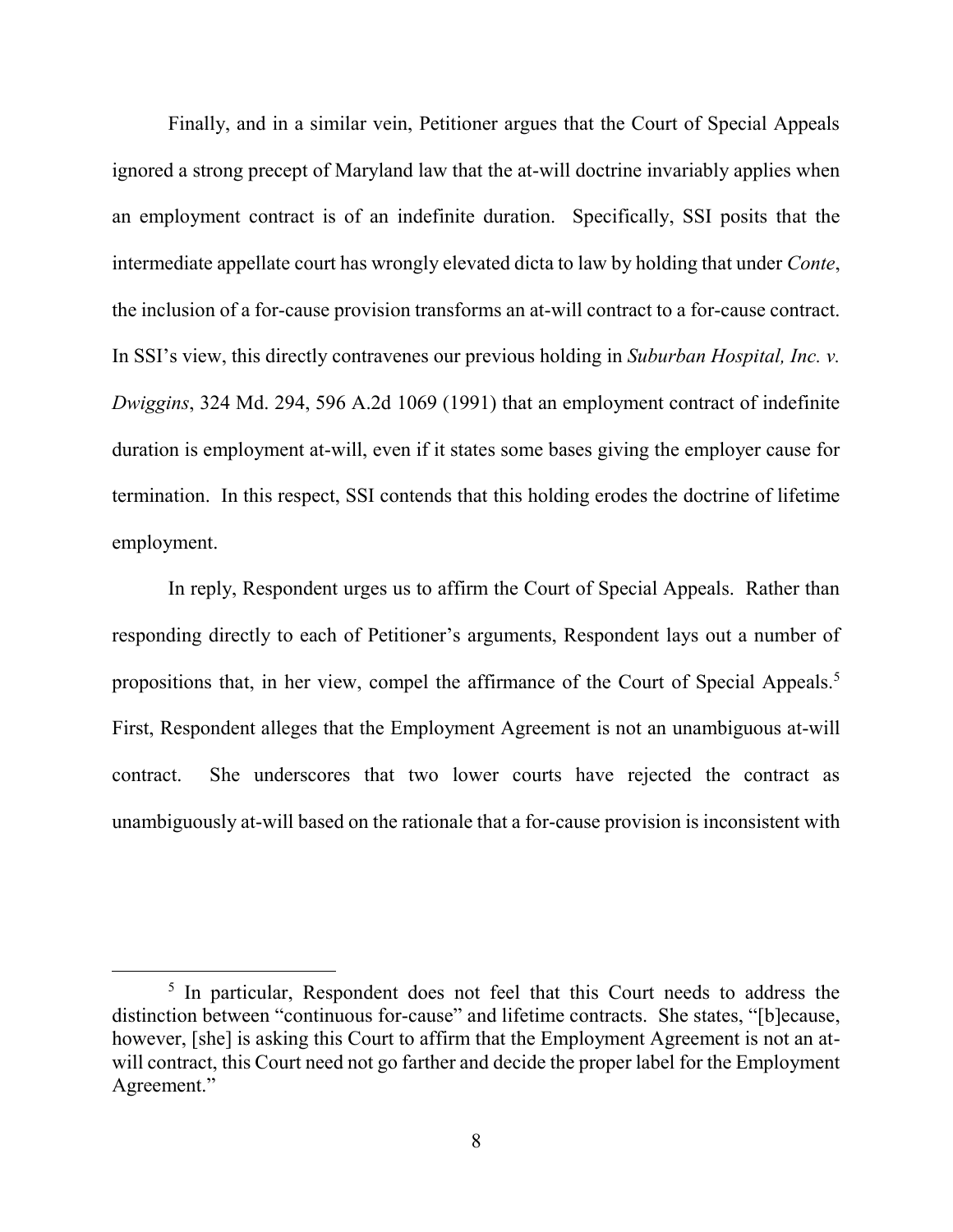an at-will contract.<sup>6</sup> In her view, the very terms of the Employment Agreement establish that it is not an at-will agreement. Similarly, Respondent rejects any applicability of the SSI Employee Handbook, observing that the Employment Agreement itself explicitly states that it will trump the provisions of the Handbook.

Respondent similarly rejects the relevance of "special consideration." Respondent states that no Maryland authority supports the position that "special consideration" is necessary to establish a contract such as this one. Adam avers that, although some jurisdictions require that lifetime contracts be supported by "special consideration," we are dealing with a "continuous for-cause" contract, not a lifetime contract.

Finally, moving to a policy perspective, Adam maintains that affirming the judgment below will not have adverse repercussions for employers generally. She argues that any decision on this case will be limited to the facts of this case—one involving a closely held corporation and an employment agreement for high-level corporate officers. Moreover, Respondent contends that employers can easily avoid the burdens of for-cause employment by drafting employment contracts explicitly to say "at-will" when they are meant to be at will.<sup>7</sup>

### *Presumption Of At-Will Employment*

<sup>&</sup>lt;sup>6</sup> Among other evidence, Respondent points to testimony from the drafting attorney, Ellentuck, who testified that the contract was ambiguous on its face, particularly when the contract is read in conjunction with the Employee Handbook.

<sup>&</sup>lt;sup>7</sup> Respondent also argues that "SSI is precluded from arguing that the employment agreement is void." Despite Petitioner's statement that "[t]he contract utterly fails for lack of any clear and definite agreement as to Ms. Adam's compensation[,]" we are not convinced that Petitioner has argued that the contract is void in this appeal.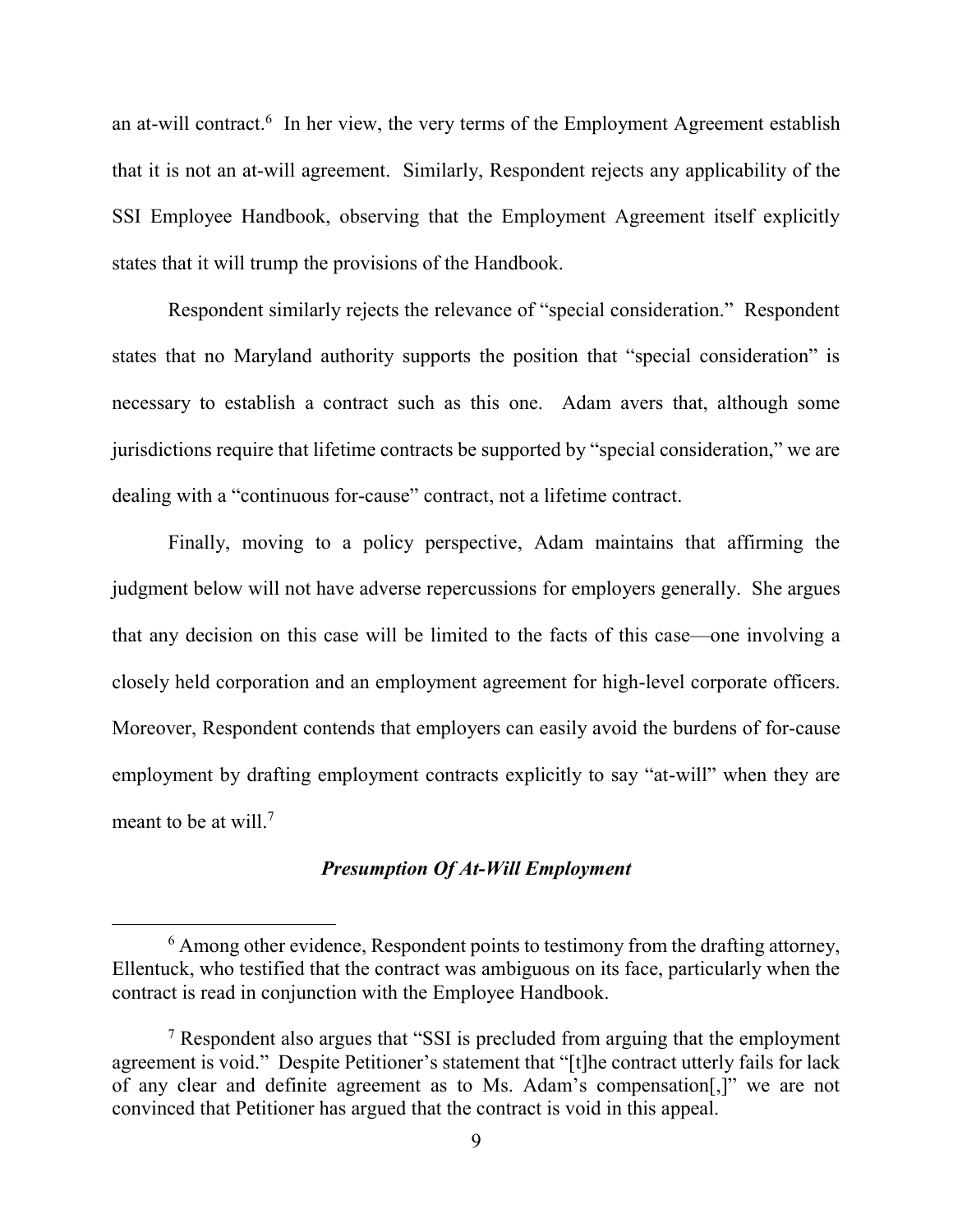We begin by laying out the fundamentals of Maryland employment law. Our starting place is one of our most venerated common law precepts, the employment at-will doctrine. In *McCullough Iron Company v. Carpenter*, this Court announced that "[t]here can be no doubt that, in this country, the rule is, an indefinite hiring is *prima facie* a hiring at will." 67 Md. 554, 557, 11 A. 176, 178 (1887). This Court has confirmed this principle repeatedly and unequivocally. *See Porterfield v. Mascari II, Inc.*, 374 Md. 402, 421–22, 823 A.2d 590, 601 (2003) ("The employment at-will doctrine long has been part of the common law of Maryland."); *Adler v. Am. Standard Corp.*, 291 Md. 31, 35, 432 A.2d 464, 467 (1981) ("The common law rule, applicable in Maryland, is that an employment contract of indefinite duration, that is, at will, can be legally terminated at the pleasure of either party at any time."); *see also* Stanley Mazaroff & Todd Horn, *Maryland Employment Law* § 3.02[1] (2d ed. 2014) ("Recognizing the continued vitality of the employment at will doctrine, Maryland courts have held that an employment relationship presumptively is at will unless the parties clearly and expressly set forth their agreement that the contract is to last for a specific period of time.").

This common law doctrine reflects the courts' concern with promoting freedom of contract and fundamental fairness. *See Dwiggins*, 324 Md. at 303, 596 A.2d at 1073 ("The [employment at-will] doctrine was born during a laissez-faire period in our country's history, when personal freedom to contract or to engage in a business enterprise was considered to be of primary importance."). This rationale is clearly expounded in Samuel Williston & Richard A. Lord, *A Treatise on the Law of Contracts*: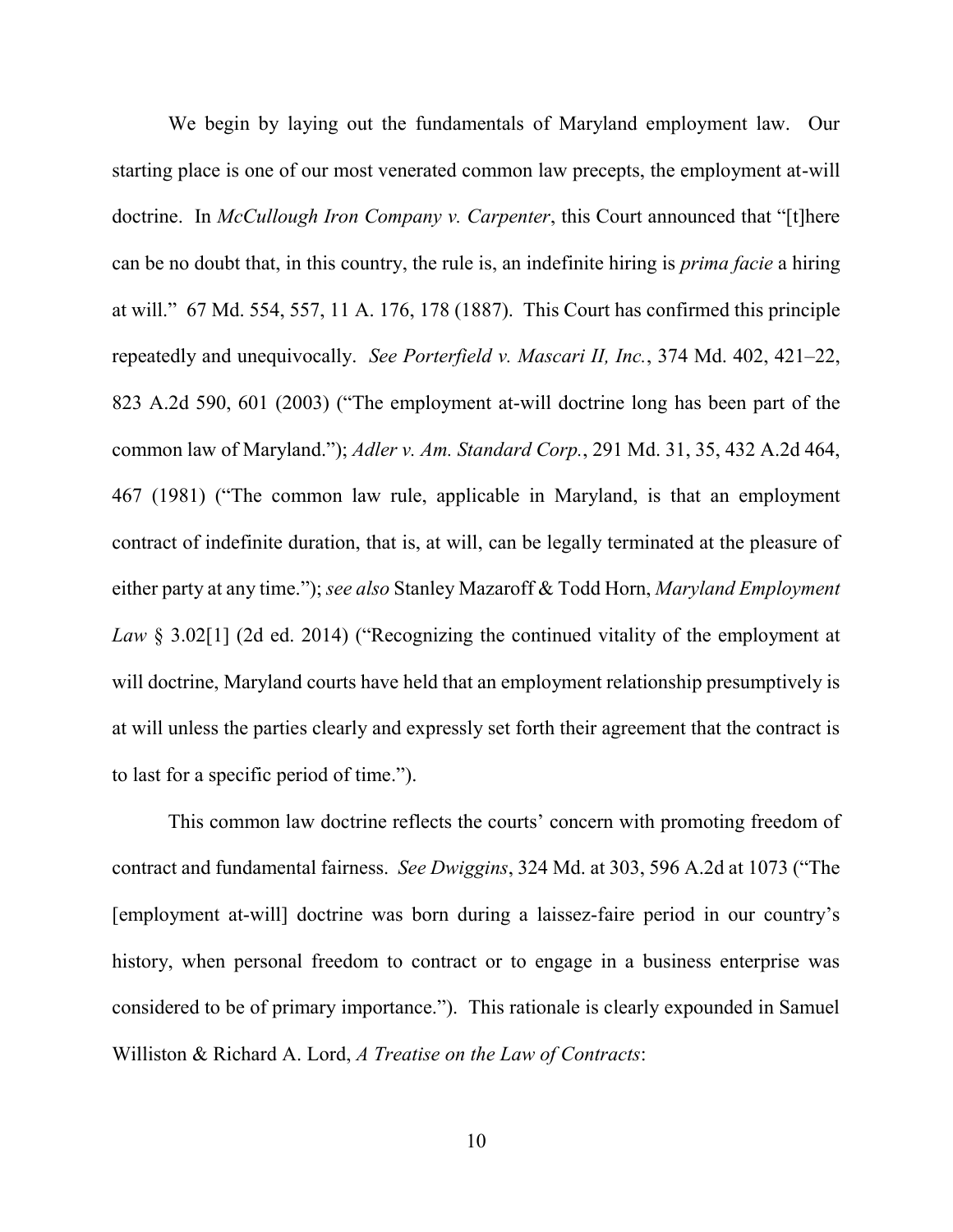[T]he courts have shown a marked reluctance to enforce contracts for life employment. In large part, this stems from the realization that such contracts frequently are, in practical effect, unilateral undertakings by the employer to provide a job for so long as the employee wishes to continue in it but impose no corresponding obligation upon the employee. When this is the case, the burden of performance is unequal, as the employer appears to be bound to the terms of the contract, while the employee is free to terminate it at will. Accordingly, it has been said:

> An employee is never presumed to engage his services permanently, thereby cutting himself off from all chances of improving his condition; indeed, in this land of opportunity it would be against public policy and the spirit of our institutions that any man should thus handicap himself; and the law will presume . . . that he did not so intend. And if the contract of employment be not binding on the employee for the whole term of such employment, then it cannot be binding upon the employer; there would be lack of "mutuality."

§ 54:39 (4th ed. 2001) (quoting *Pitcher v. United Oil & Gas Syndicate*, 174 La. 66, 69, 139 So. 760, 761 (La. 1932)) (ellipsis in original) (footnotes omitted).

Yet we observe that presumptions can only act as an aid to interpreting a contract, not as a substantive limit on parties' ability to contract. *See id.* ("The employment-at-will doctrine is a rule of contract construction, not a rule imposing substantive limitations on the parties' freedom to contract . . . '[i]f the parties include a clear job security provision in an employment contract, the presumption that the employment is at-will may be negated.'" (quoting *Eck & Assocs., Inc. v. Alusuisse Flexible Packaging, Inc.*, 700 N.E.2d 1163, 1167 (Ind. Ct. App. 1998))) (footnotes omitted). Indeed, the employment at-will doctrine, even in the seminal case of *McCullough*, was not presented as absolute. 67 Md.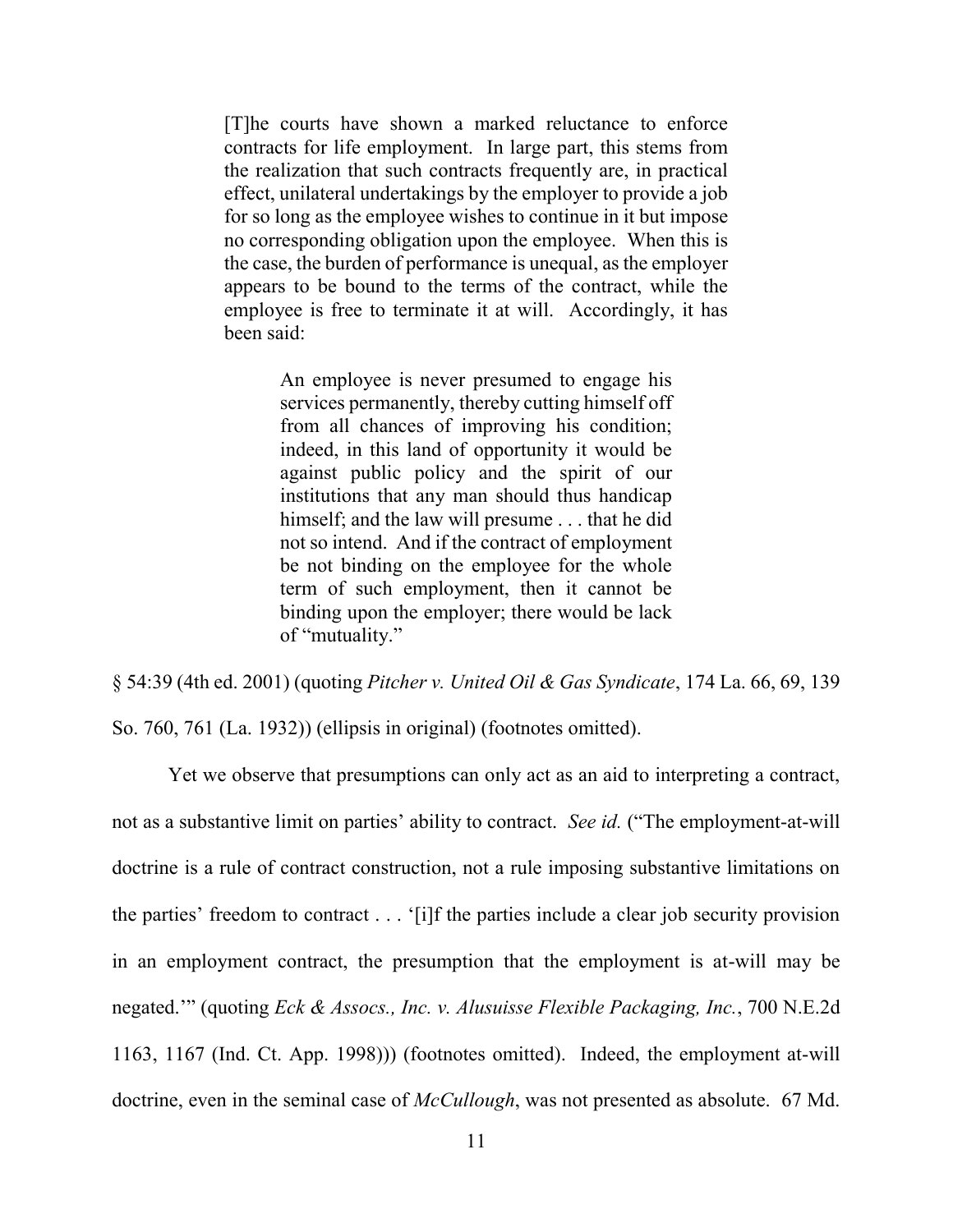at 557, 11 A. at 178. There, this Court observed that "an indefinite hiring is **prima facie** a hiring at will." *Id.* (emphasis added). Nothing in this doctrine prohibits contracting parties from showing a mutual understanding that rebuts this prima facie presumption.

Indeed the presumption of at-will employment can be defeated through the inclusion of a just-cause requirement, or by specifying a duration of employment:

> While the language of the contract itself may express a just cause requirement, a contractual delineation of the length of the employment period will also create a just cause employment relationship because by specifying the length or term of employment, the employer usually is considered to have surrendered its ability to terminate the employee at its discretion.

*Conte*, 384 Md. at 80, 862 A.2d at 947–48; *see also* Mazaroff, discussed *supra*.

One type of for-cause employment is lifetime employment. We discussed lifetime employment at length in *Chesapeake & Potomac Telephone Co. of Baltimore City v. Murray*, 198 Md. 526, 84 A.2d 870 (1951). "[A] contract for permanent or life employment is valid and continues to operate as long as the employer remains in the business and has work for the employee and the employee is able and willing to do his work satisfactorily and does not give good cause for his discharge." *Id*. at 533, 84 A.2d at 873. We declared, however, that those claiming a lifetime employment contract faced an uphill climb.

First, the law protects stockholders' ability to alter a corporation's management by electing boards of directors. *Id*. at 531, 84 A.2d at 872. Recognizing that the directors' authority would be hollow if corporate officers were able to grant "persons of their selection employment for life," we stated that one hurdle to lifetime contacts is "proof that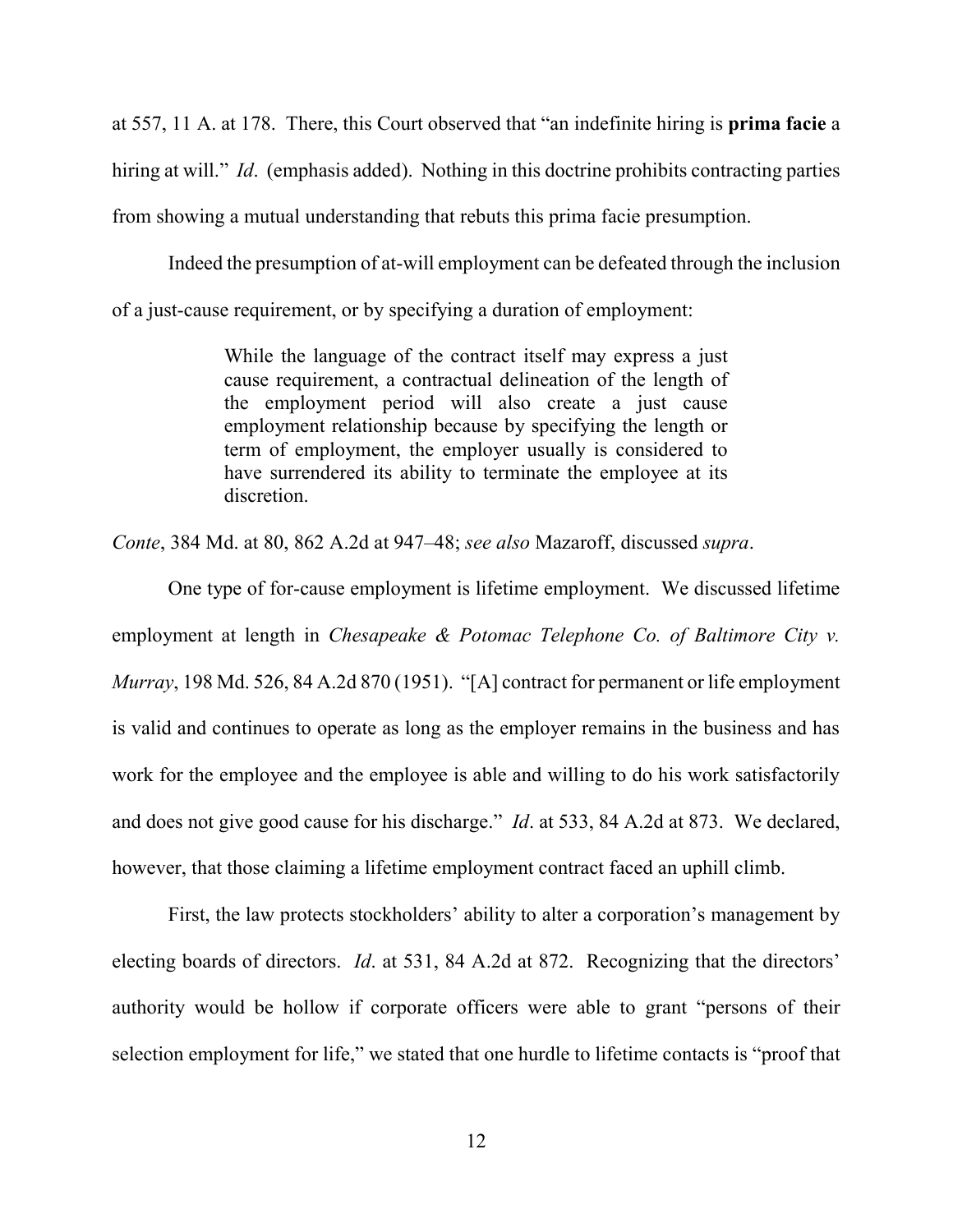there was definite authority, by by-law, action by the board of directors, or otherwise, to make such a contract." *Id.*

Second, a lifetime employment contract must be supported by consideration beyond that incident to accepting the position. *See id*. at 533, 84 A.2d at 873 (holding that "the mere giving up of a job, business or profession by one who decides to accept a contract for alleged life employment . . . to place himself in a position to accept and perform the contract" is not sufficient consideration for lifetime employment); *see also Page v. Carolina Coach Co.*, 667 F.2d 1156, 1158 (4th Cir. 1982) (holding that relinquishing a job and benefits to assume a new position was not sufficient consideration for lifetime employment).

Third, a lifetime employment contract must clearly stipulate the "terms as to work and salary" in order to be enforceable. *Murray*, 198 Md. at 534, 84 A.2d at 874; *see also Balt. & Ohio R. Co. v. King*, 168 Md. 142, 149, 176 A. 626, 628 (1935) (holding that lifetime contracts "at least should be specific and definite, with little or no room for misunderstanding, even if they are not required to be in writing" (quoting *Arentz v. Morse Dry Dock & Repair Co.*, 249 N.Y. 439, 443, 164 N.E. 342, 344 (N.Y. 1928))); *Yost v. Early*, 87 Md. App. 364, 383–85, 589 A.2d 1291, 1300–01 (1991) (reaffirming that an alleged oral lifetime employment contract was only employment at-will because there was no showing that it clearly expressed the specific terms of the agreement, including duties, wages, and performance guidelines).

Before evaluating the Employment Agreement, we observe that our primary inquiry concerns whether the contract created at-will or for-cause employment. For our purposes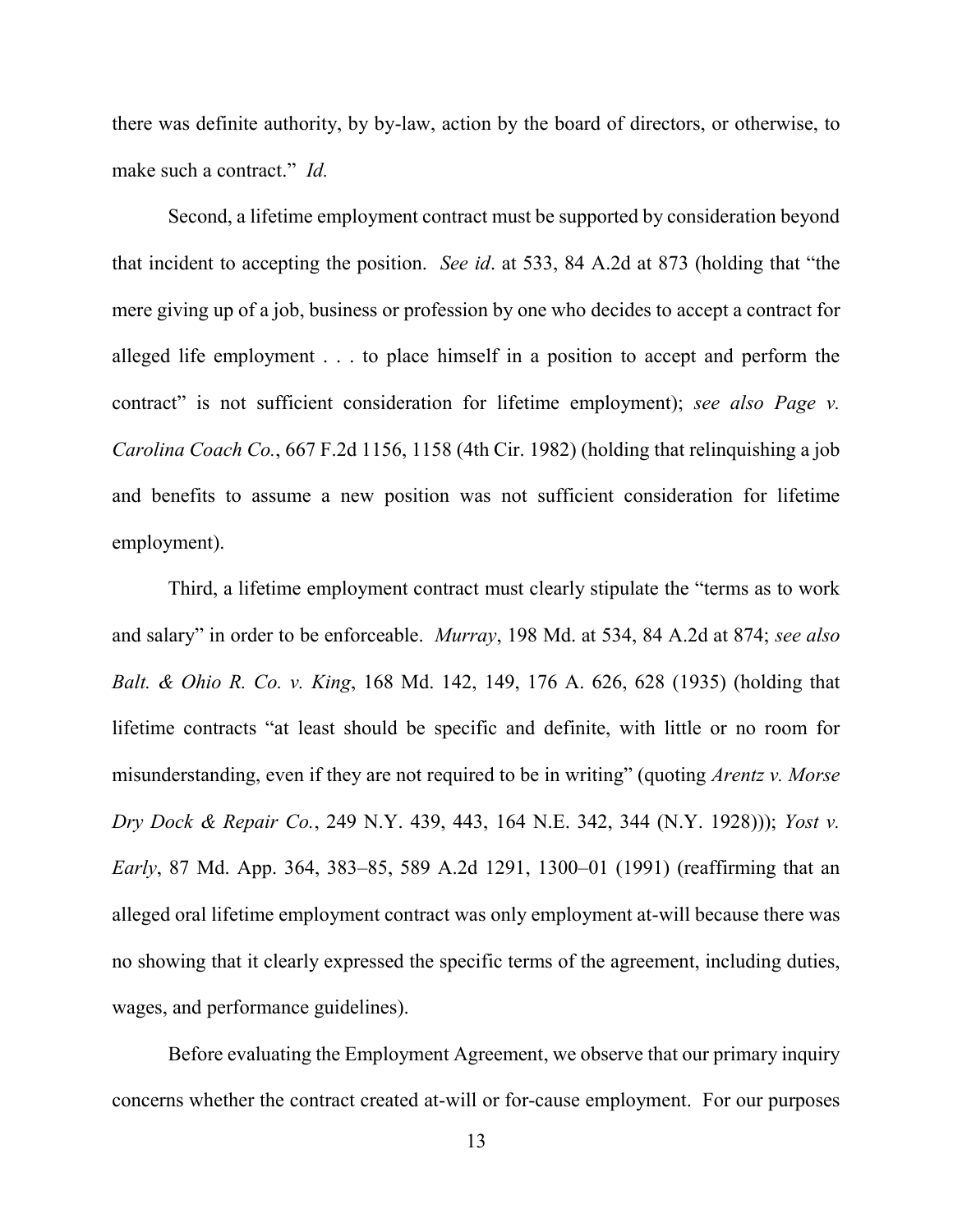here, employment contracts can be broken into three categories, those with: (i) specific temporal duration, terminable before the expiration only for cause; (ii) no specified temporal duration, but containing a clear for-cause termination provision; and (iii) no temporal duration, and no for-cause termination provision, which are terminable at will. Placing the Employment Agreement in one of these three categories will determine the resolution of this controversy, as Adam has no cause of action sounding in breach of her employment contract if she fits in the third category, at-will employment. *See* James J. O'Malley, "Cause of Action for Wrongful Discharge from Employment in Breach of Contract," 18 *Causes of Action* 229 (1989) ("To establish a prima facie case in an action for wrongful discharge from employment in breach of contract, the plaintiff must prove that: 1. The defendant promised . . . c. that the plaintiff would be discharged only for just cause[.]").

#### *Nature Of The Employment Agreement*

"Our analysis begins, as it should, with the language of the employment contract at issue." *Conte*, 384 Md. at 78, 862 A.2d at 946. Under the objective interpretation of contracts, we focus upon whether a reasonable person, in the parties' position, would have thought that the contract provided any measure of job security. "Under the objective view, a written contract is ambiguous if, when read by a reasonably prudent person, it is susceptible of more than one meaning." *Calomiris*, 353 Md. at 436, 727 A.2d at 363 (citation omitted). Moreover, this Court has been clear in observing that:

> "[a] recognized rule of construction in ascertaining the true meaning of a contract is that the contract must be construed in its entirety and, if reasonably possible, effect must be given to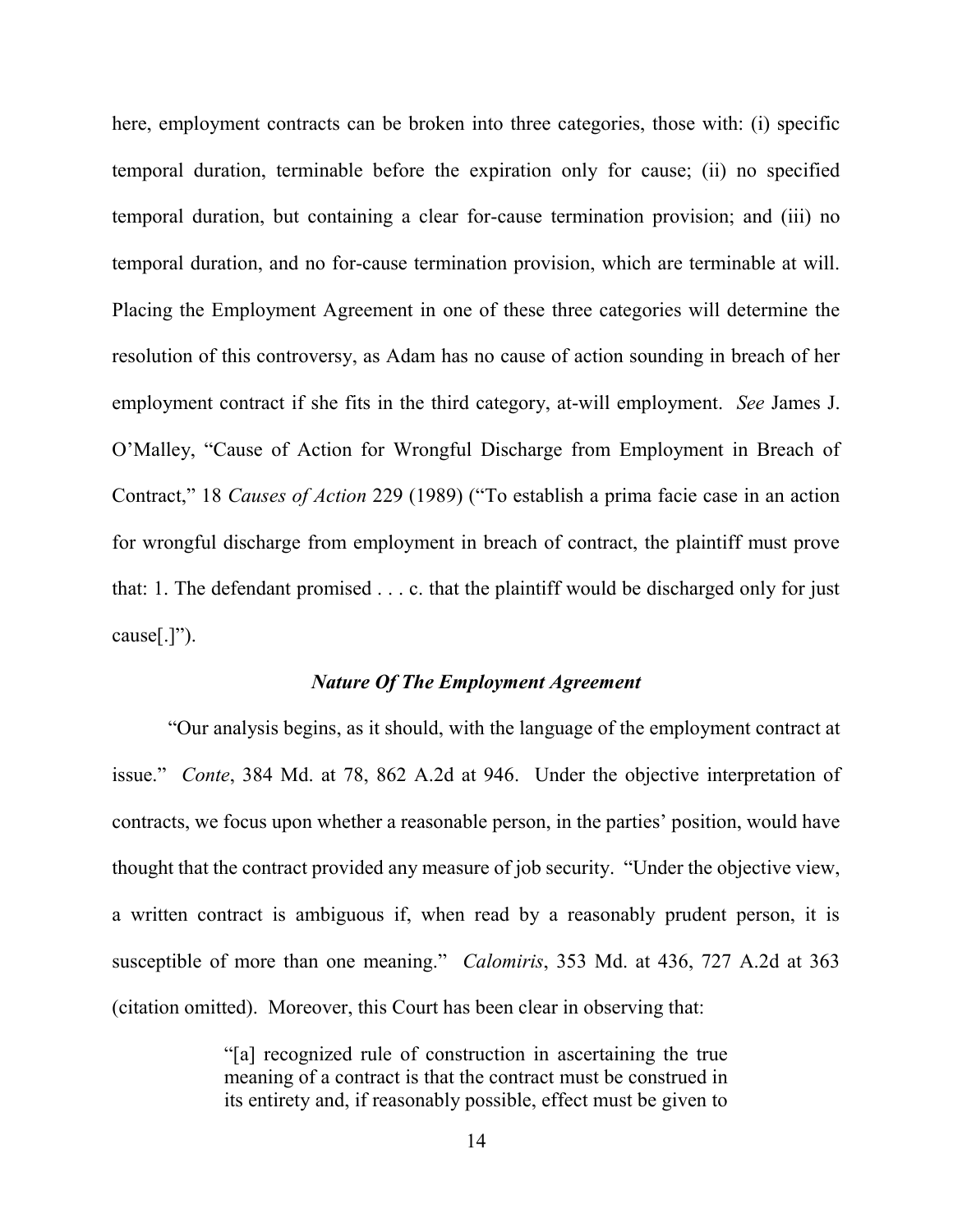each clause so that a court will not find an interpretation which casts out or disregards a meaningful part of the language of the writing unless no other course can be sensibly and reasonably followed."

*Cochran v. Norkunas*, 398 Md. 1, 17–18, 919 A.2d 700, 710 (2007) (quoting *Sagner v. Glenangus Farms*, 234 Md. 156, 167, 198 A.2d 277, 283 (1964)).

Although the Employment Agreement is silent as to its duration, which can signify at-will employment, it also contains a for-cause provision, which negates an at-will employment contract. *Conte* is instructive on this point. After evaluating Dr. Conte's employment contract, which had a for-cause provision similar to Adam's and a definite durational term, we held that the contract "makes clear that Dr. Conte was not an 'at-will' employee." *Conte*, 384 Md. at 79, 862 A.2d at 947. We also held that the university could not avail itself of the protections afforded employers who terminate at-will employees. *Id*.

Of special import here, the *Conte* Court also opined that either a for-cause provision or "a contractual delineation of the length of the employment period" will **independently** establish that an employee was not at-will. *Id.* at 80, 862 A.2d at 948. Petitioner characterizes this pronouncement as dicta that is at odds with *Dwiggins*. We agree that it was dicta, but feel secure in embracing it here. Indeed, *Conte* finds support from a number of other jurisdictions that have adopted a similar rule. *See Bell v. Ivory*, 966 F. Supp. 23, 29 (D.D.C. 1997) ("The presumption of 'at will' employment can be overcome by the creation of a contract of employment for a fixed term **or an indefinite contract that allows termination only for cause**.") (emphasis added); *Gladden v. Ark. Children's Hosp.*, 292 Ark. 130, 136, 728 S.W.2d 501, 505 (Ark. 1987) ("[W]e reject as outmoded and untenable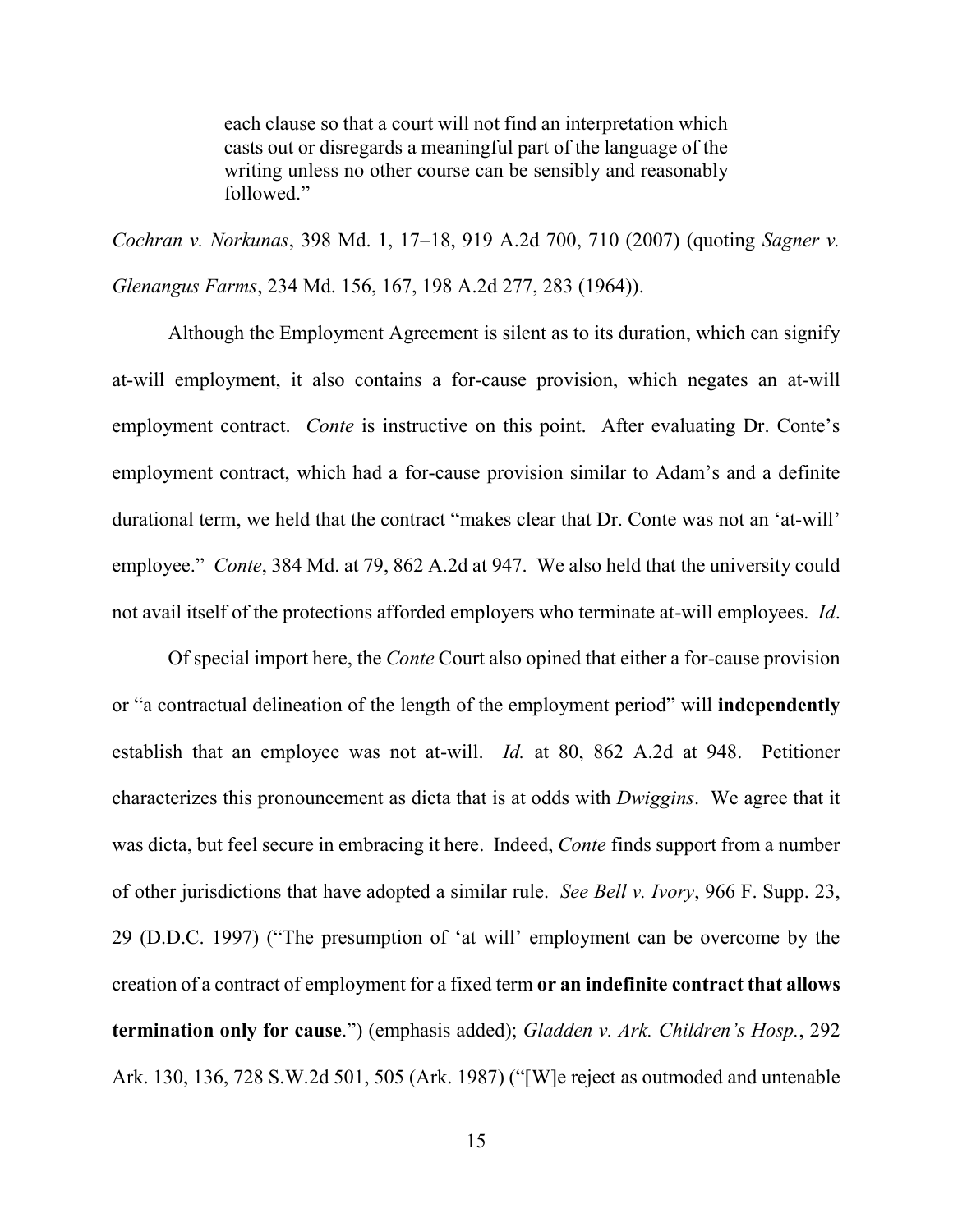[the view] that the at will rule applies even where the employment agreement contains a provision that the employee will not be discharged except for cause, unless it is for a definite term."); *Dillman v. N.H. College*, 150 N.H. 431, 434, 838 A.2d 1274, 1276 (N.H. 2003) ("Where, however, an employment agreement specifies a definite term, it is generally implied that the employee can be discharged only for cause.").

We disagree with Petitioner's claim that the rule from *Conte* that we embrace here is in any way contradicted by *Dwiggins*. In *Dwiggins*, an employee was suspended for violating rules set by his employer. 324 Md. at 299, 596 A.2d at 1071. He was reinstated but placed on probation and required to sign a document with very specific performance conditions. *Id.* at 299, 596 A.2d at 1071–72. After violating the terms of this probation, he was terminated, but then brought suit claiming that he was no longer an at-will employee. *Id.* at 300–01, 596 A.2d at 1072. The Court held that the reinstatement agreement that the parties signed to resolve the employee's disciplinary action and govern his probationary status would not convert an at-will employment agreement into a forcause agreement. *Id.* at 304, 596 A.2d at 1074. Thus, *Dwiggins* involved performance conditions with which an employee must comply to maintain satisfactory probationary status under a *reinstatement agreement*. This is fundamentally distinct from an employee who, free from probationary status, contracts the terms under which her employer will have cause to terminate her employment in an *employment agreement*. Thus, we find no reason to hesitate in relying on the dictum in *Conte* to support our conclusion that the for-cause termination clause in the Employment Agreement removed it from the category of at-will employment.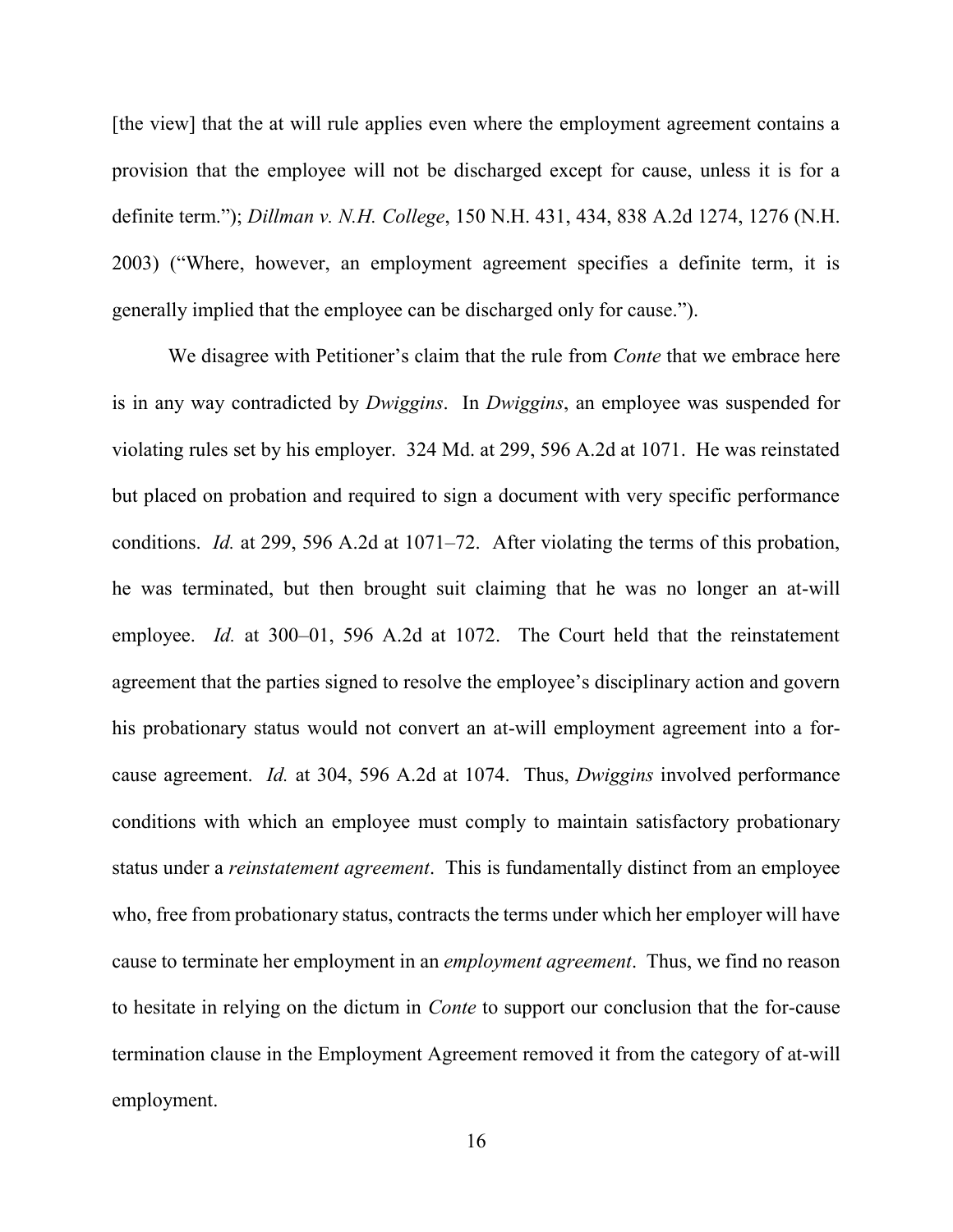This conclusion is consonant with the position of the parties at the time that the contract was executed. We emphasize that each of the three siblings owned one-third of SSI and also served as a high-level executive. Moreover, they each signed a Stock Purchase Agreement allowing the corporation to acquire their shares at a reduced value if their employment were terminated. A reasonable person in that position could only have thought that the language of the for-cause provision would be operative and provide for the job security stated by its terms. *See supra*. Thus, the only legitimate interpretation of the plain language of the Employment Agreement is that the parties reasonably expected and mutually assented to some degree of job security.This is in contrast to other situations in which the employee has no reasonable expectation of job security. *See Duncan v. St. Joseph's Hosp. and Med. Center*, 183 Ariz. 349, 903 P.2d 1107 (Ariz. Ct. App. 1995) (finding no reasonable expectation of job security from employee handbook or written assurances from employer's president and CEO); *Rowe v. Montgomery Ward & Co.*, 437 Mich. 627, 473 N.W.2d 268 (Mich. 1991) (finding no reasonable expectation of employment from employer's written policy statements or oral statements made during plaintiff's preemployment interview); *Hartbrager v. Frank Paxton Co.*, 115 N.M. 665, 857 P.2d 776 (N.M. 1993) (finding no reasonable expectation of job security from supervisor's statements or from employer's custom of retaining employees for long periods of time); *Reasoner v. Bill Woeste Chevrolet, Inc.*, 134 Ohio App. 3d 196, 730 N.E. 2d 992 (Ohio Ct. App. 1999) (finding no reasonable expectation of job security from supervisor's statements).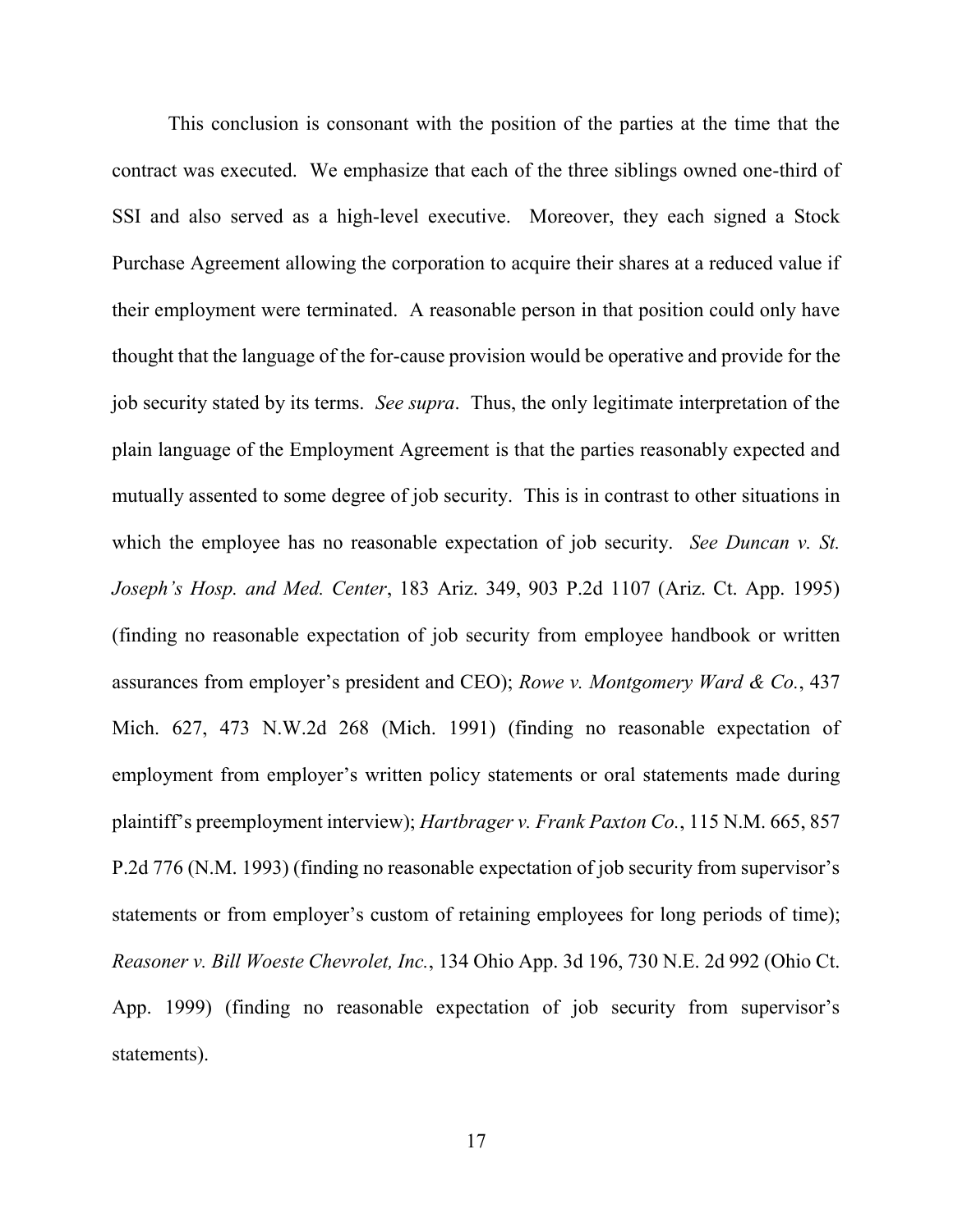Yet the conclusion that Adam's Employment Agreement was for-cause, on its own, would leave one key issue unaddressed. As described above, Adam's Employment Agreement did not provide a specific term of employment. Significantly, Section 2.1 of the Employment Agreement referenced an "Exhibit A" that would set forth Adam's salary "for years beyond the first year" of employment, but this exhibit was never created. In other words, SSI had the option of setting a definite term for Adam's employment but chose not to. Thus, the Court is presented with a for-cause contract with an indefinite durational term. Petitioner argues that such a contract must be characterized as providing for lifetime employment and, consequently, tested against the three requirements for a lifetime contract. We move to this contention now.

### *"Continuous For-Cause" v. Lifetime Contracts*

The Court of Special Appeals, in an opinion authored by Judge Kenney, distinguished Adam's Employment Agreement from lifetime employment, characterizing it as "continuous for-cause." *Spacesaver*, 212 Md. App. at 442, 69 A.3d at 507. In drawing this distinction, the court first examined three cases. In *Board of Street Commissioners v. Williams*, 96 Md. 232, 53 A. 923 (1903), a statute governing employment contracts for police officers stated that the officers were "subject to removal for cause," but provided no definite duration of employment. As the court observed,

> [R]emoval for cause is . . . the only limitation fixed by the statute to their tenure. This being so, an appointment is in legal effect an appointment during good behavior, or so long as the appointee is competent to discharge the duties of the office or efficient in the performance of them.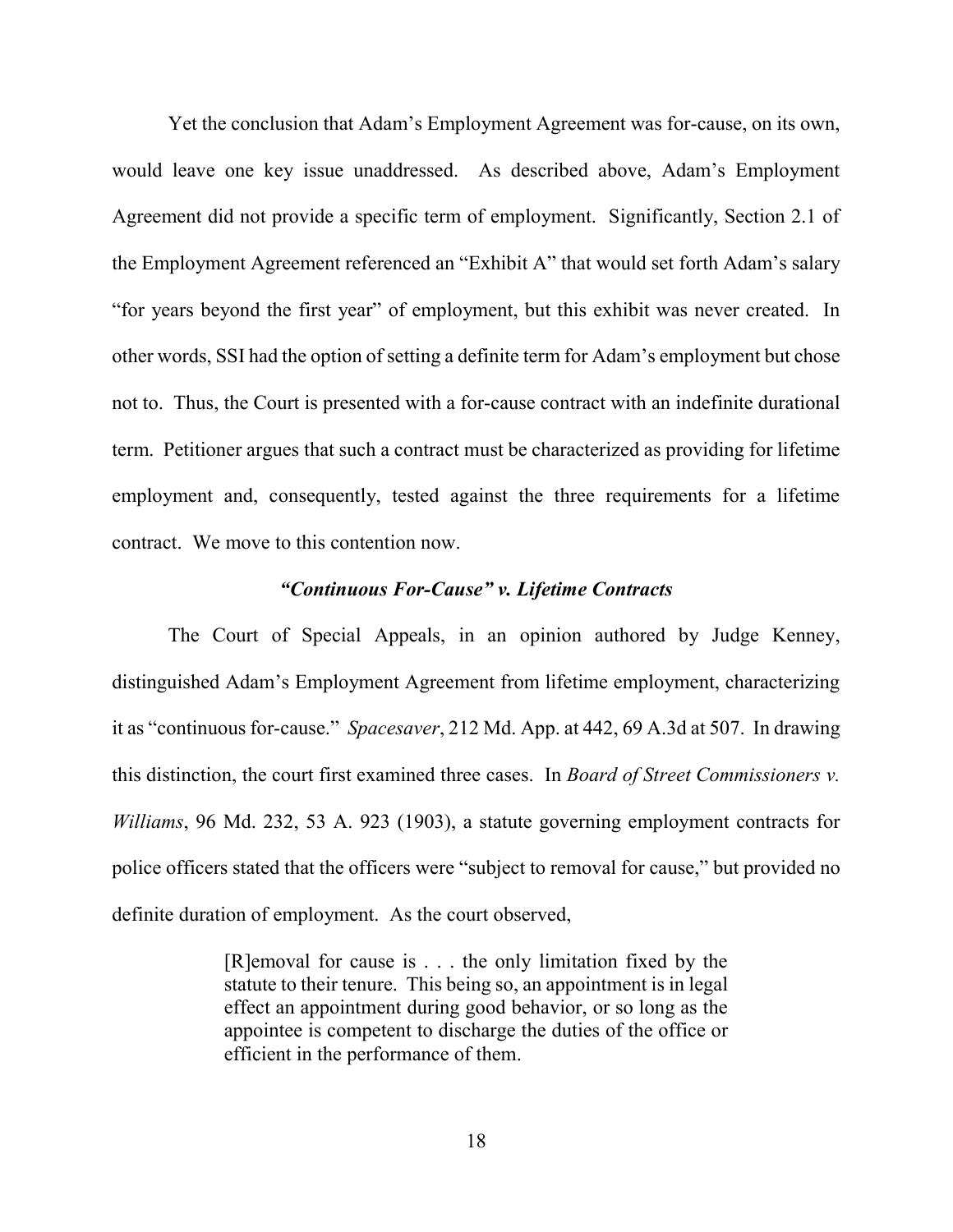*Id.* at 238, 53 A. at 924. This meant that the term was "not, therefore, indefinite, nor [was] it determinable at the mere will of the appointing power." *Id.* Based on that reasoning, the Court held that an appointment that can be terminated only for cause is not an appointment at will, but rather has a definite term. *Id.* at 239, 53 A. at 925.

Similarly, in *County Board of Education v. Cearfoss*, a teacher entered a contract "for an undetermined number of years[.]" 165 Md. 178, 181, 166 A. 723, 733 (1933). After the first or second year of school, either party could terminate the contract with adequate notice, but otherwise, the contract continued "year to year, unless the teacher were suspended or dismissed" for "immorality, dishonesty, intemperance, insubordination, incompetency or willful neglect of duty." *Id.* at 187, 166 A. at 736. The Court of Appeals described this contract as "a tenure to continue until abrogated for sufficient cause." *Id.* at 188, 166 A. at 736.<sup>8</sup>

Drawing from *Williams*, *Cearfoss*, and *Conte*, 9 the Court of Special Appeals stated that "the inclusion of the for-cause provision in Adam's Employment Agreement is sufficient to overcome the presumption that, 'when the length of the employment contract is not specified, the employee is deemed to be . . . at will[.]'" *Spacesaver*, 212 Md. App. at 442, 69 A.3d at 506. In particular, the court relied on the holding of *Williams* that "such

<sup>&</sup>lt;sup>8</sup> Notably, the Court did not hold that the teacher's contract provided for lifetime or permanent employment. *See Cnty. Bd. of Educ. v. Cearfoss*, 165 Md. 178, 188, 166 A. 723, 736 (1933) ("It would not be proper . . . to construe the contract as tending to assure to the teachers a permanency of employment.").

<sup>9</sup> Discussed *supra*.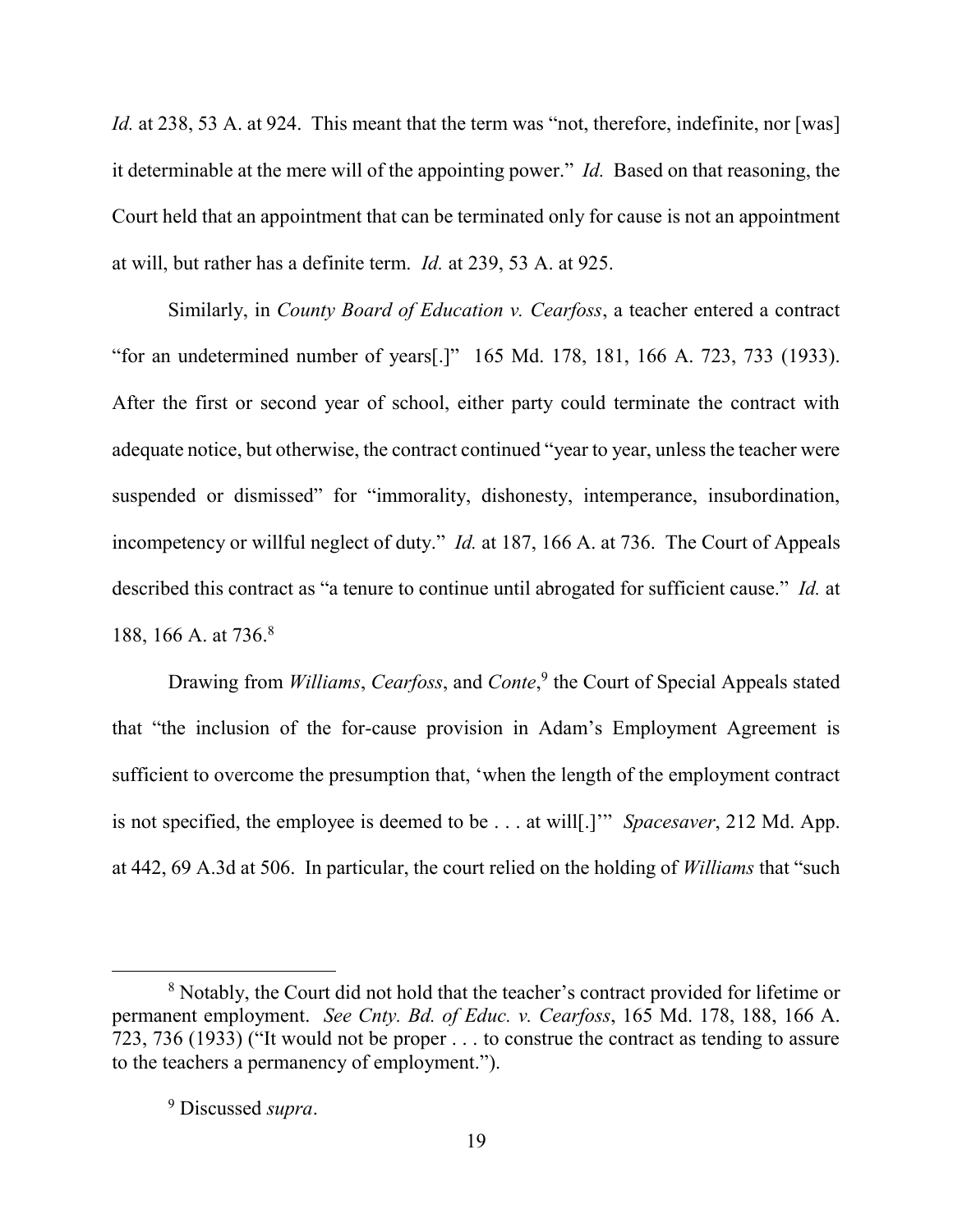contracts, although lacking a typical durational term of employment are, nonetheless, 'for a definite term[.]'" *Id.* (quoting *Williams*, 96 Md. at 238–39, 53 A. at 925).

Petitioner challenges any reliance on *Williams* and *Cearfoss*, noting that these cases involved policy concerns surrounding public employees with "tenured" status that did not apply to the private sector. SSI argues, in other words, that in private sector contracts there is no public purpose to "justify a retreat" from the typical presumption of at-will status. We appreciate the contextual differences of these cases. Throughout the cases we have examined, however, courts have repeatedly applied the same contract principles in both the public and private sector contexts. Tenure is just one type of contractual for-cause employment. *See Cearfoss*, 165 Md. at 188, 166 A. at 736 ("Consistently with this policy, the contracts with the teachers evidently designed that they might rely, after the first year, upon a tenure to continue until abrogated for sufficient cause."). Thus, we reject Petitioner's position that a for-cause provision must be supported by a "public purpose" in order to be operative.

The Court of Special Appeals then described these contracts as "essentially continuous for-cause contracts that remain in effect until the employee is removed for cause, or until the employee is no longer 'competent to discharge the duties of the office or efficient in the performance of them.'" *Spacesaver*, 212 Md. App. at 442–43, 69 A.3d at 507 (quoting *Williams*, 96 Md. at 238–39, 53 A. at 924). In this sense, the intermediate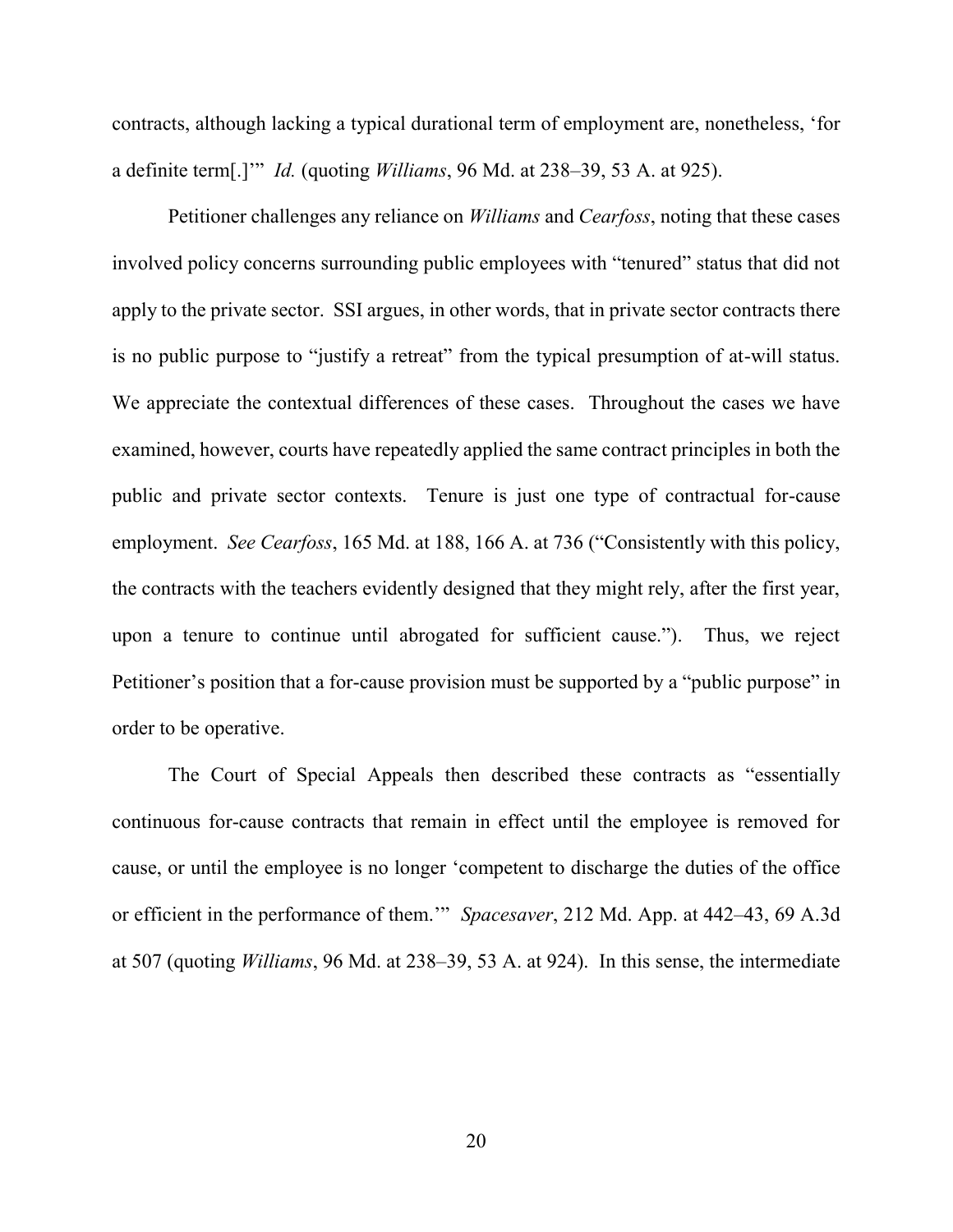appellate court held "continuous for-cause" contracts to be distinct from at-will, satisfaction,<sup>10</sup> and lifetime employment contracts. *Id.* at 443, 69 A.3d at 507.

As both a legal and terminological matter, "continuous for-cause" better describes the nature of Adam's Employment Agreement than the term, "lifetime contract." This Court has previously expressed its assumption that even a so-called "lifetime contract" only "continues to operate as long as the employer remains in the business and has work for the employee and the employee is able and willing to do his work satisfactorily and does not give good cause for his discharge." *Murray*, 198 Md. at 533, 84 A.2d at 873. The same is true of Adam's contract. Surely, Adam's continued employment depended on, in addition to her compliance with the for-cause provisions listed in the Employment Agreement, the

In a contract where the employer agrees to employ another as long as the services are satisfactory, the employer has the right to terminate the contract and discharge the employee, whenever he, the employer, acting in good faith is actually dissatisfied with the employee's work. This applies, even though the parties to the employment contract have stipulated that the contract shall be operative during a definite term, if it provides that the services are to be performed to the satisfaction of the employer.

 $\overline{a}$  $10$  A "satisfaction contract" is one "in which the employer, notwithstanding the inclusion of a durational term of employment, expressly reserves the right to terminate if it deems the employee's performance unsatisfactory." *Towson Univ. v. Conte*, 384 Md. 68, 77, 862 A.2d 941, 946 (2004). As we explained in *Ferris v. Polansky*:

<sup>191</sup> Md. 79, 85–86, 59 A.2d 749, 752 (1948). We agree with the Court of Special Appeals' observation that a satisfaction contract without a durational term of employment is distinct from a lifetime employment contract terminable for cause. *See Spacesaver*, 212 Md. App. 422, 443 n.24, 69 A.3d 494, 507 n.24. In our view, the intermediate appellate court properly stated that under Maryland law, a trial court will evaluate an employer's objective motivation for termination of a lifetime contract, whereas under a satisfaction contract, the jury must focus on the employer's subjective motivation for termination.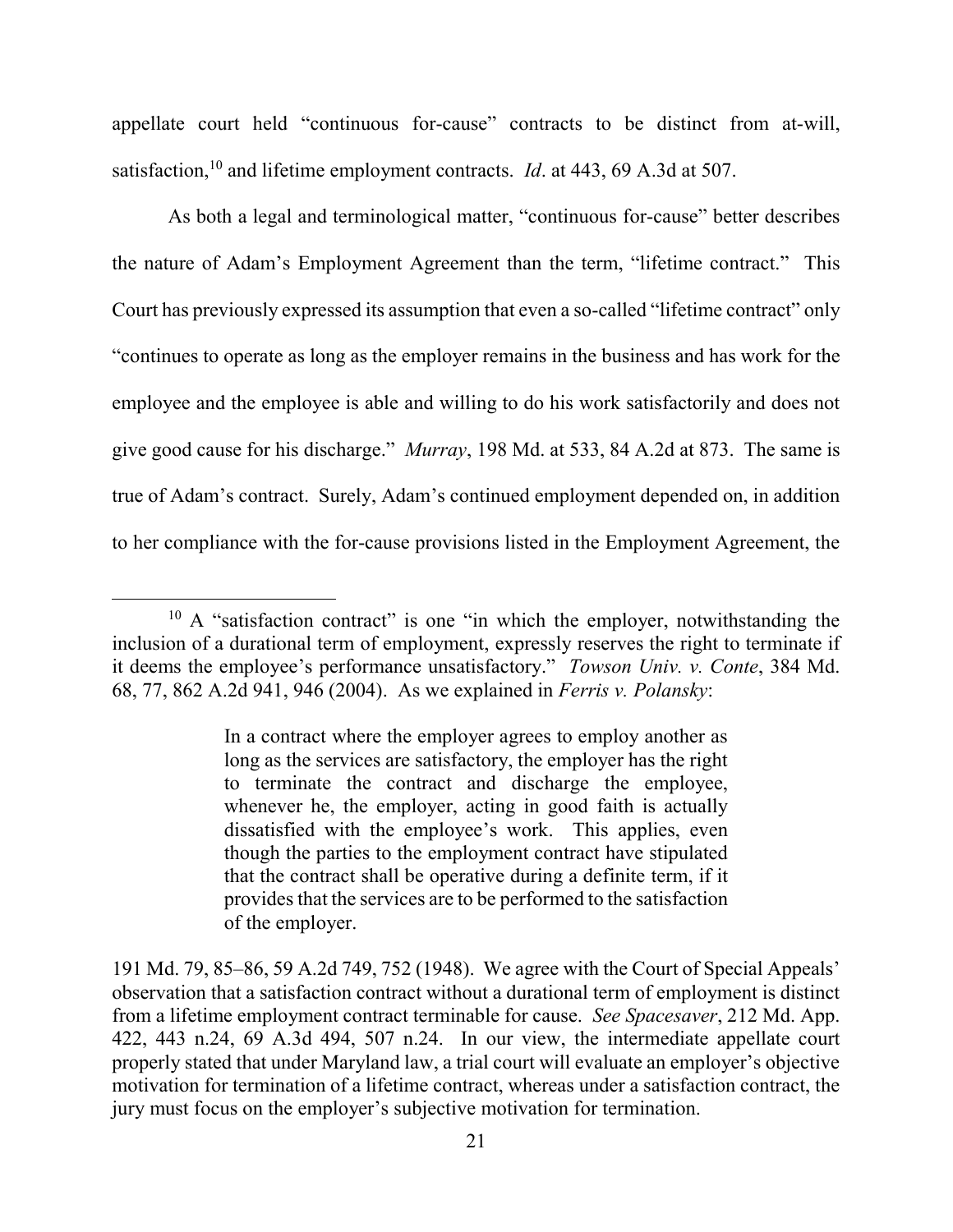continued success of SSI's current business and its resulting need for Adam's services.<sup>11</sup> We see that, to some extent, the so-called "lifetime contract" and "continuous for-cause" contract are similar, and do overlap.

Yet in significant respects, Adam's Employment Agreement is distinct from the alleged "lifetime employment" that was generally rejected by this Court.<sup>12</sup> The cases in which this Court has wrestled with alleged lifetime employment have arisen from lowerlevel employees' allegations that someone higher up in a company had given an oral representation that they would have a job "for life." *See, e.g.*, *Pullman Co. v. Ray*, 201 Md. 268, 271, 94 A.2d 266, 267 (1953) (alleged oral promise of lifetime employment in exchange for forbearance from suit); *Murray*, 198 Md. at 530, 84 A.2d at 872 (alleged oral promise of lifetime employment in exchange for refraining from selling to previous customers for commissions); *King*, 168 Md. at 143, 176 A. at 626 ("an alleged breach of an oral contract of the railroad company to employ the plaintiff for life, in consideration of

<sup>&</sup>lt;sup>11</sup> Surely SSI could change the nature of its business in a way that rendered Adam's services superfluous, and therefore her employment would end. This would have to be done in good faith, for a legitimate business reason, and not with the motivating intent to rid the company of her services. *See* James J. O'Malley, "Cause of Action for Wrongful Discharge from Employment in Breach of Contract," 18 *Causes of Action* 229, § 28 (1989) (collecting cases in which courts permitted discharge for legitimate business reasons such as economic difficulties requiring layoffs, employee's department becoming obsolete, and closure of unprofitable plant).

 $12$  Testimony at the trial court indicated that at least two of the siblings envisioned a lifetime tenure when they signed the Employment Agreement. Under the objective interpretation of contracts, the court will only look at extrinsic evidence if the contract is found to be ambiguous, a finding that, as we discuss *infra*, we disclaim here. *See Sy-Lene of Wash., Inc. v. Starwood Urban Retail II, LLC*, 376 Md. 157, 163, 829 A.2d 540, 544 (2003).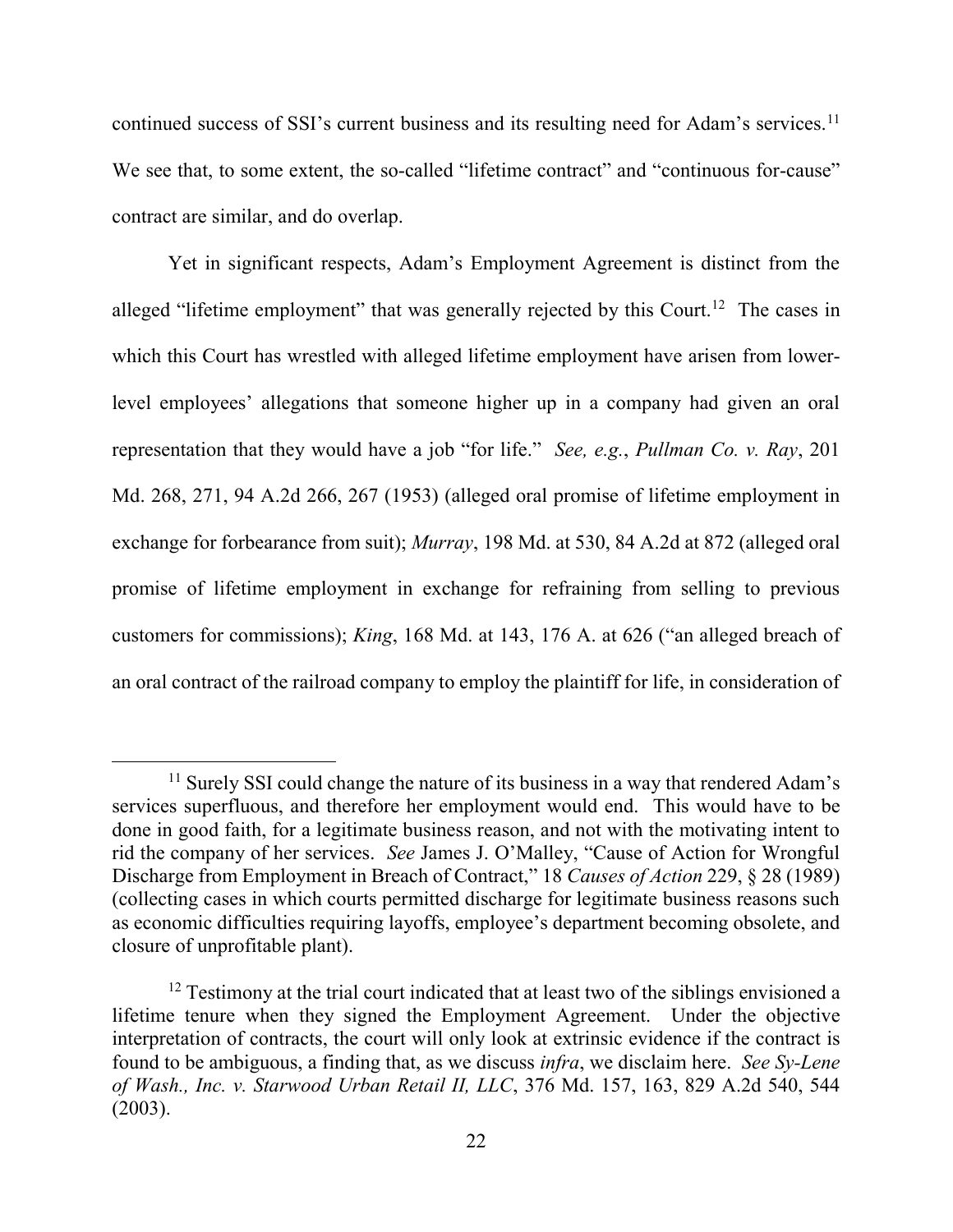his forbearance to sue on a claim for damages from injuries"); *Heckler v. Balt. & O. R. Co.*,

167 Md. 226, 227, 173 A. 12, 13 (1934) (lifetime employment offered as part of a settlement for an employee's injuries). These cases support the proposition that alleged oral contracts for continued employment stand on weaker ground than written contracts. Indeed, although a Maryland appellate case has expressly contemplated the potential that oral representations could support a "lifetime contract,"<sup>13</sup> we have found no Maryland cases actually upholding such alleged oral contracts.

A similar point has been expounded sagely by our sister court in Michigan, which stated:

> [T]his Court [has] recognized "the difficulty in verifying oral promises," *Rowe*, 437 Mich. at 641, 473 N.W.2d [at 273], especially in the employment relations context, because individuals often harbor "optimistic hope of a long relationship" that causes them to misinterpret their employer's oral statements as manifestations of an intention to undertake a commitment in the form of a promise of job security. [*Id.* at 640, 473 N.W.2d at 273]. Accordingly, and in an effort to recognize oral contracts for job security only where the circumstances suggest both parties intended to be bound, *id.* at 636, 473 N.W.2d [at 271], the *Rowe* Court held that "oral statements of job security must be clear and unequivocal to overcome the presumption of employment at will." *Id.* at 645, 473 N.W.2d [at 275].

*Rood v. Gen. Dynamics Corp.*, 444 Mich. 107, 118–19, 507 N.W.2d 591, 598 (Mich. 1993).

Our intermediate appellate court embraced the same wisdom when it observed that

"[a] promise of permanent or lifetime employment may be nothing more than a casual aside. Or, it may be purely aspirational. The employer may be expressing his hope that a

<sup>13</sup> *See Yost v. Early*, 87 Md. App. 364, 383, 589 A.2d 1291, 1300 (1991).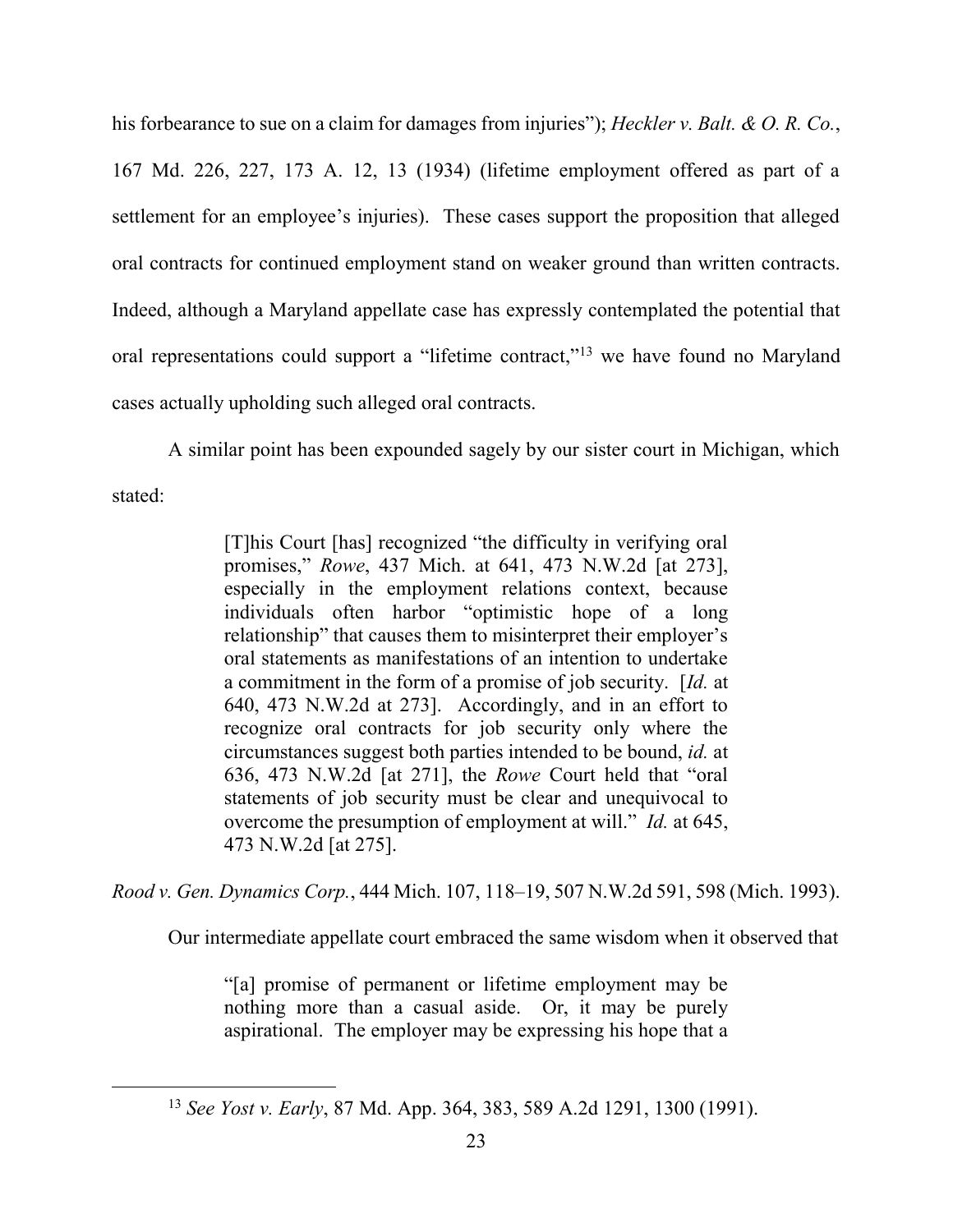valued employee will stay with him forever. However, he may not have intended to create a binding agreement."

*Spacesaver*, 212 Md. App. at 444, 69 A.3d at 508 (alteration in original) (quoting *Greene v. Oliver Realty, Inc.*, 363 Pa. Super. 534, 555, 526 A.2d 1192, 1202 (Pa. Super. Ct. 1987)). Based on the above considerations, we have held allegations of lifetime employment subject to a requirement of definiteness. *See supra*; *see also Aberman v. Malden Mills Indus., Inc.*, 414 N.W.2d 769, 771 (Minn. Ct. App. 1987) ("Courts are reluctant to find a lifetime employment contract because such alleged contracts are often 'oral, uncorroborated, vague in important details and highly improbable.'" (quoting *Degen v. Investors Diversified Servs. Inc.*, 260 Minn. 424, 428–29, 110 N.W.2d 863, 866 (Minn.  $1961)$ ).

But unlike those cases involving alleged lifetime agreements, in which the lack of definiteness and "verifiability" inherent in oral representations justified a court's skepticism, Adam's Employment Agreement contained an express for-cause provision **in**  writing. This provision, in concert with SSI's failure to specify a term of employment on "Exhibit A," cannot but be read to imply a continued period of employment. The Agreement's operative terms are expressed—or in the case of the employment's durational term, omitted—definitively. Therefore, the concerns over its accuracy, probability, and provenance are not present. The contract is clear, as is the fact that the parties assented to it.<sup>14</sup> *See Bracco v. Mich. Tech. Univ.*, 231 Mich. App. 578, 590, 588 N.W.2d 467, 473

<sup>&</sup>lt;sup>14</sup> While the trial court received conflicting evidence that some of the parties thought they were signing a contract providing for life employment, we need not address that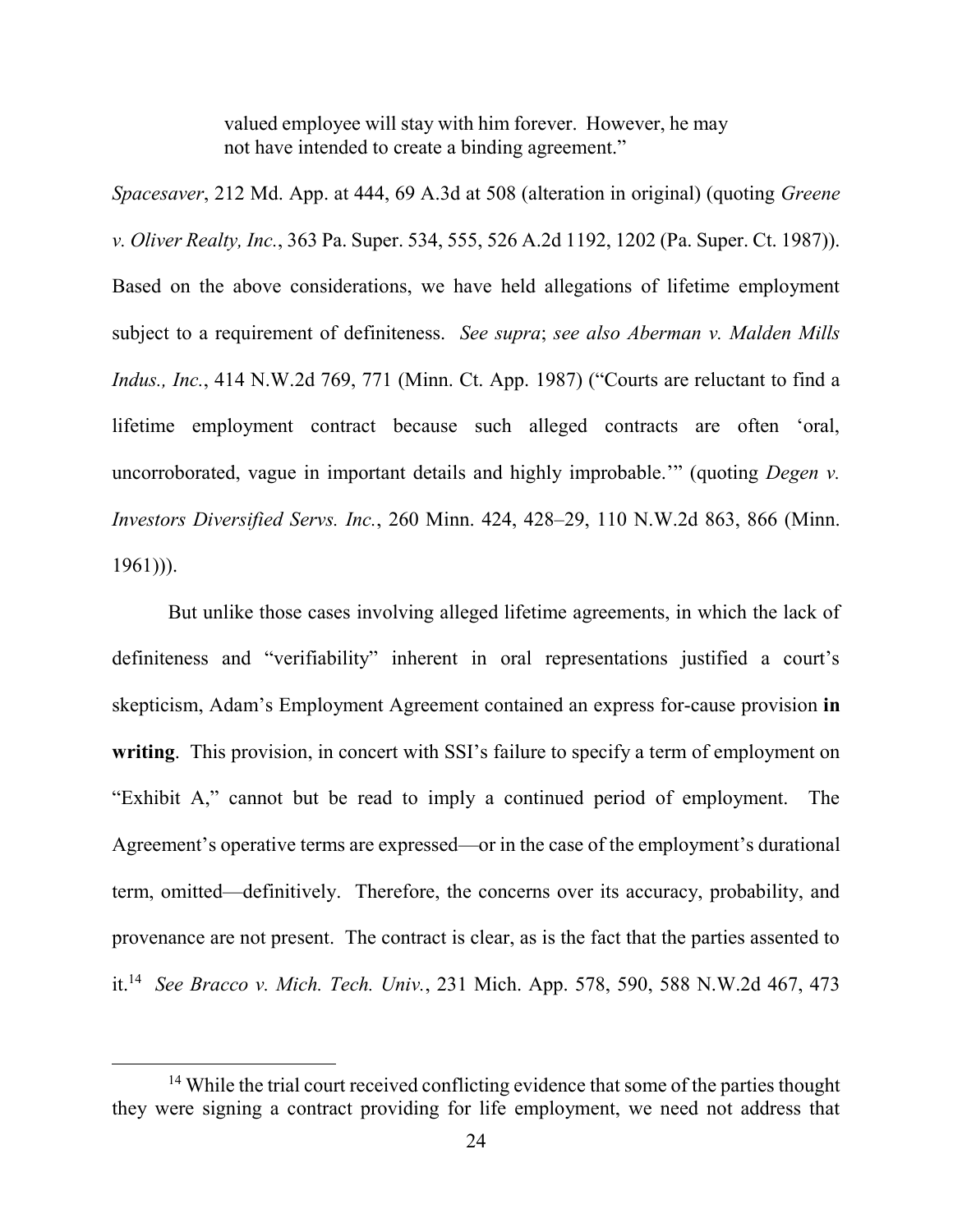(Mich. Ct. App. 1998) ("[O]f central importance . . . is that the employee have "negotiated" . . . regarding job security. Of equal importance is that the employer *agree* to terminate only for cause.") (emphasis in original) (footnote omitted). In this context, we refrain from imposing the additional requirement of special consideration, which evolved from a line of lifetime employment cases, to contracts of a "continuous for-cause" nature.<sup>15</sup>

In drawing a distinction between lifetime and "continuous for-cause" contracts, we follow a path laid by other courts. As the United States District Court for the District of Nevada stated:

> Although employment generally is at-will, "an employer may expressly or impliedly agree with an employee that employment is to be for an indefinite term and may be terminated only for cause or only in accordance with established policies or procedures." *D'Angelo* [*v. Gardner*, 107 Nev. 704, 712, 819 P.2d 206, 211 (Nev. 1991)]; *see also Martin* [*v. Sears, Roebuck and Co.*, 111 Nev. 923, 927, 899 P.2d 551, 554 (Nev. 1995)]. This is known as a "contract of continued employment." *D'Angelo,* [107 Nev. at 712,] 819 P.2d at 211 (quotation marks omitted). Additionally, an employer may bind itself to a term of lifetime employment if the parties expressly so agree, and consideration is given therefor.

evidence if the contract itself provides an unambiguous answer. As we conclude, *infra*, the Employment Agreement is unambiguous and provides the answer.

<sup>&</sup>lt;sup>15</sup> We recognize that the concerns over corporate authority to execute a "continuous" for-cause" contract and shareholders' ability to change the management of the corporation could potentially arise in another case. That concern is not present here because the Employment Agreement was identical to the ones signed by the other two shareholders, and all shareholders and directors, including the corporate counsel who was a nonshareholder director, consented to the terms thereof.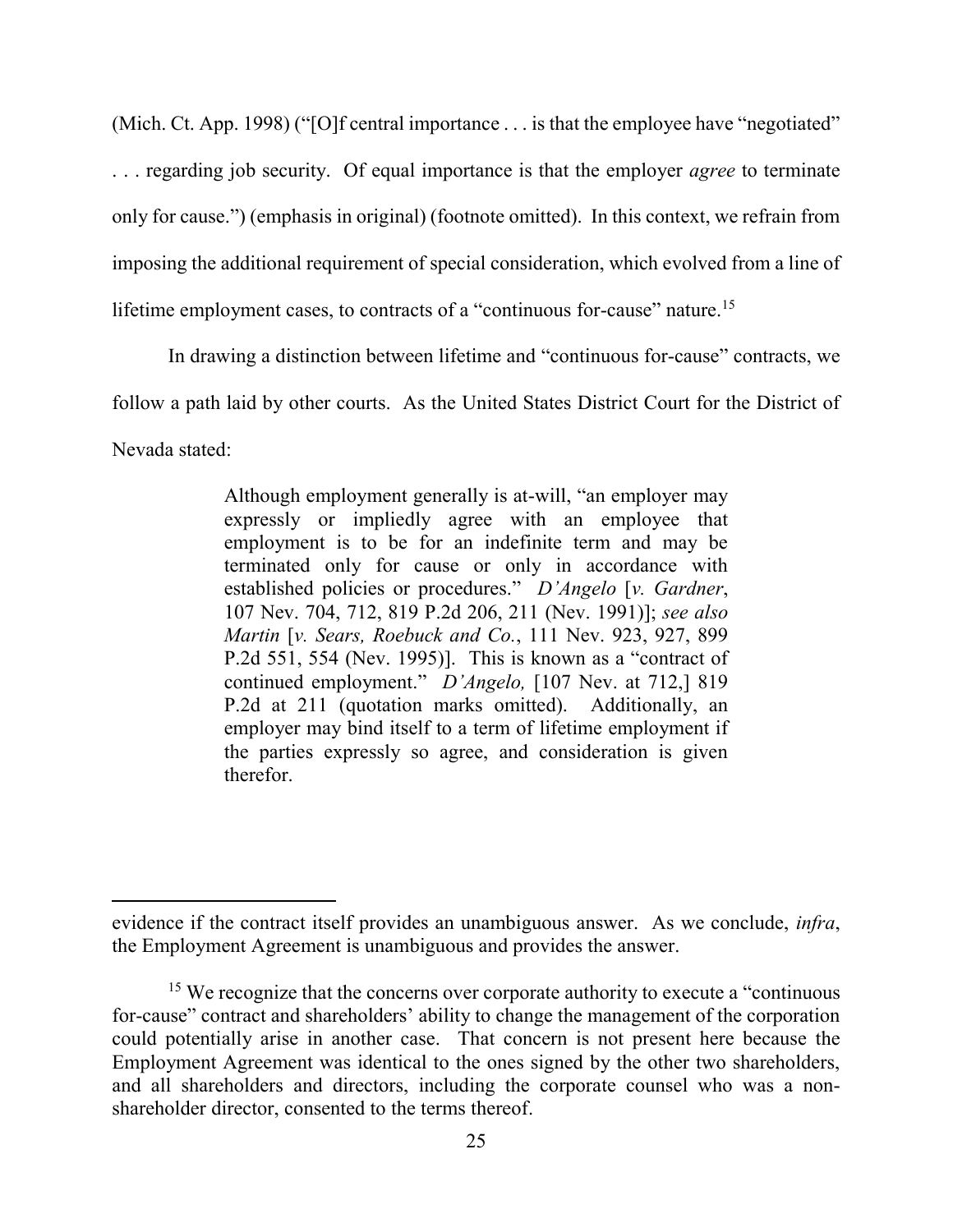*Cundiff v. Dollar Loan Center LLC*, 726 F. Supp. 2d 1232, 1237 (D. Nev. 2010); *see also Pine River State Bank v. Mettille*, 333 N.W.2d 622, 628 (Minn. 1983) ("If the parties choose to provide in their employment contract of an indefinite duration for provisions of job security, they should be able to do so.").

In so holding, we signal no retreat from our recognition and veneration of the employment at-will doctrine. This judgment in no way erodes that doctrine, as the presumption for at-will employment persists and is only defeated when the parties explicitly negotiate and provide for a definite term of employment or a clear for-cause provision. We emphasize that in this case, SSI's corporate attorney could easily have kept Adam's employment at-will by inserting an at-will provision in the Employment Agreement, or making sure that no for-cause provision made its way into the contract.

We also reject any contention that the Employee Handbook should change our decision. The Employment Agreement states that SSI's Employee Handbook governs "to the extent not described in this Employment Agreement[.]" It further states that "[i]n the event of a conflict between this Employment Agreement and the employees' handbook or existing practices, the terms of this agreement shall govern." We reject any argument that the two documents, read together, make clear that the contract could be terminated **either**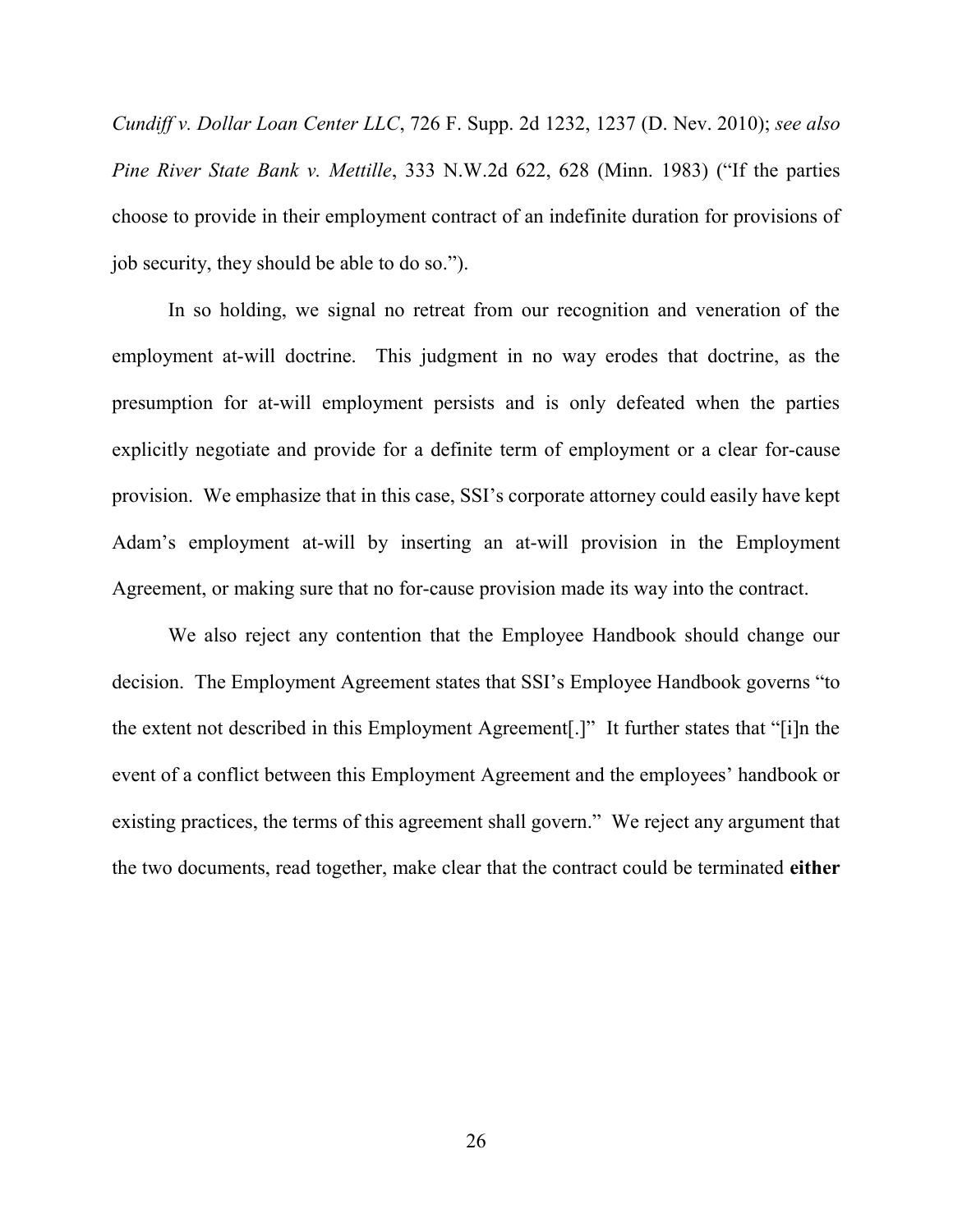with or without cause.<sup>16</sup> It would defy the plain language of the Employment Agreement to hold otherwise.<sup>17</sup>

The same can be said for Petitioner's argument that if the for-cause provision were meant to carry so much weight, the Employment Agreement would have authorized termination "only" for cause. The parties do not cite, and the Court has not found, any case holding that the inclusion of "may" in a for-cause provision defeats the purpose of that provision.<sup>18</sup> This argument logically fails, and the trial court was right to reject it.

 $\overline{a}$ 

<sup>17</sup> SSI's argument that the for-cause provision was included in the Employment Agreement merely to help effectuate the mirror provisions in the Stock Purchase Agreement is not availing. SSI could easily have terminated Adam without including a for-cause provision in the Employment Agreement, as before Ellentuck's revisions, the contract would have been at-will.

<sup>16</sup> Even if for-cause language in an employee handbook could support a "continuous for-cause" employment agreement, we would carefully examine the handbook to see if other language therein was inconsistent with such conclusion. For example, if the handbook also stated that employment was at-will or expressly provided that the handbook was not a contract, we would consider that language as negating any claim that the handbook created "continuous for-cause" or lifetime employment. *See Dell v. Montgomery Ward and Co.*, 811 F.2d 970, 972–73 (1987) (holding that at-will language in employee handbook stating that "[e]mployment . . . is for no definite period and may . . . be terminated at any time by the company or by an employee, *with or without cause, and without any previous notice*" prevailed over due process procedures provided in the same handbook) (emphasis in original); *Castiglione v. Johns Hopkins Hosp.*, 69 Md. App. 325, 329, 517 A.2d 786, 787 (1986) (holding that at-will language in employee handbook stating "this handbook does not constitute an express or implied contract" prevailed over annual performance appraisals provided in the same handbook).

<sup>&</sup>lt;sup>18</sup> We are not aware of any record material that suggests Adam's employment was subject to a for-cause provision, or was specified for a definite term, before the Employment Agreement was executed.